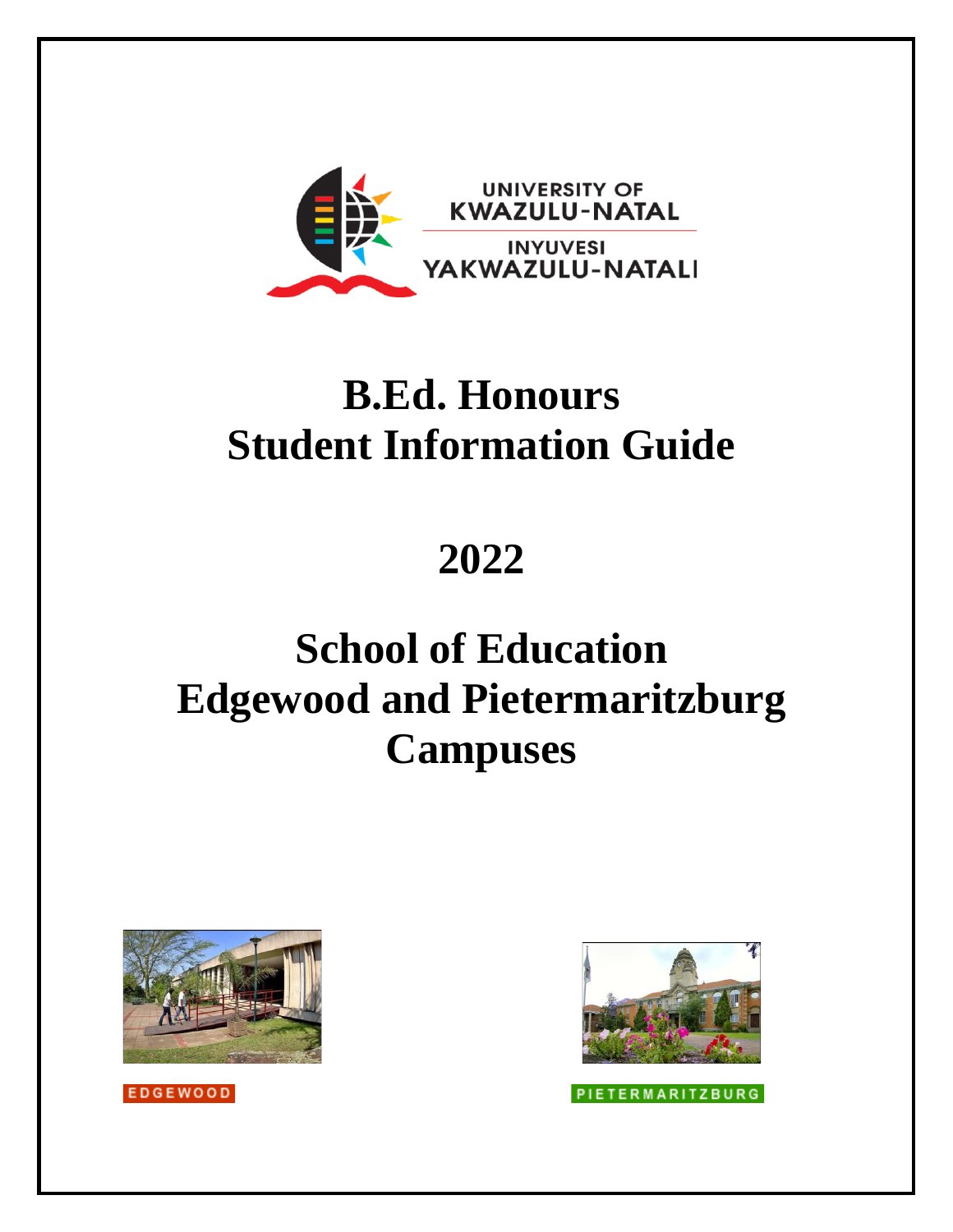| No.            | <b>Specialisation</b>                          | <b>Name</b>                                          | E-mail                                     | Tel no.                        |
|----------------|------------------------------------------------|------------------------------------------------------|--------------------------------------------|--------------------------------|
| $\mathbf{1}$   | <b>Adult Education</b>                         | Dr Zamo Hlela (PMB only)                             | HlelaZ@ukzn.ac.za                          | 033 260 5849                   |
| $\overline{2}$ | <b>Curriculum Studies</b>                      | Dr L Masinga                                         | Masingal@ukzn.ac.za                        | 031 260 3357                   |
| $\overline{3}$ | <b>Education</b> and<br>Development            | Prof Wayne Hugo (PMB only)                           | Hugow@ukzn.ac.za                           | 033 260 5567                   |
| $\overline{4}$ | Education Leadership,<br>Management and Policy | Dr Bongani Mkhize (EDW)<br>Ms Pinky E. Mthembu (PMB) | mkhizeb3@ukzn.ac.za<br>mthembup@ukzn.ac.za | 0312601398;<br>031 260 8177 or |
|                |                                                |                                                      |                                            | 033 260 6095                   |
| 5              | <b>Educational Psychology</b>                  | Dr Visvaranie Jairam                                 | Jairam@ukzn.ac.za                          | 031260 1438                    |
| 6              | <b>Gender Education</b>                        | Prof Shakila Singh                                   | Singhs7@ukzn.ac.za                         | 031 260 7326                   |
|                |                                                | Dr Bronwynne Anderson                                | AndersonB1@ukzn.ac.za                      | 031 260 2671                   |
| $\overline{7}$ | <b>History Education</b>                       | Dr Marshall Maposa                                   | Maposam2@ukzn.ac.za                        | 031 260 3484                   |
| $\overline{8}$ | Language and Media                             | Prof Ayub Sheik                                      | Sheika@ukzn.ac.za                          | 031 260 3138                   |
|                | <b>Studies</b>                                 | Mrs Gugu Cele (IsiZulu)                              | CeleR2@ukzn.ac.za                          | 031 260 3372                   |
| 9              | <b>Science and Mathematics</b>                 | Dr Leonard Molefe (Science)                          | Molefe@ukzn.ac.za                          | 031 260 3444                   |
|                | Education                                      | Dr<br>Themba<br>Mngomeni                             | MthethwaT@ukzn.ac.za                       | 031 260 2634                   |
|                |                                                | Mthethwa (Maths)                                     |                                            |                                |
| 10             | Social Justice and                             | Dr Antoinette Damant (EDW)                           | Damant@ukzn.ac.za                          | 031 260 3680,                  |
|                | Education                                      | Dr Claire Gaillard-Thurston                          | Gaillardc@ukzn.ac.za                       | 031 260 3143                   |
|                |                                                | (EDW)                                                |                                            |                                |
|                |                                                | Dr Melanie Martin, (PMB)                             | Martinm@ukzn.ac.za                         | 033 260 6456                   |
|                |                                                | Dr Saajidha Sader                                    | SaderS@ukzn.ac.za                          | 033 260 6148                   |
| 11             | Social Science Education                       | Dr Janet Jarvis                                      | Jarvisj@ukzn.ac.za                         | 031 260 3609                   |
| 12             | <b>Teacher Development</b>                     | Prof Kathleen Pithouse-Morgan                        | Pithousemorgan@ukzn.ac.za                  | 031 260 3460                   |
|                | <b>Studies</b>                                 | (EDW)                                                |                                            |                                |
|                |                                                | Dr Bongi Zulu (PMB)                                  | ZuluF1@ukzn.ac.za                          | 033 260 5723                   |
|                |                                                | Ms Ntokozo Mkhize (EDW)                              | MkhizeN39@ukzn.ac.za                       |                                |
| 13             | <b>Technology Education</b>                    | Mrs Bongeka Mabaso                                   | mabasob1@ukzn.ac.za                        | 031 260 3413                   |

# **B.Ed. Honours Specialisation Co-ordinators (Edgewood & Pietermaritzburg)**

| No. | <b>Compulsory Module</b>    | <b>Name</b>                                                                      | E-mail            | Tel no. |
|-----|-----------------------------|----------------------------------------------------------------------------------|-------------------|---------|
|     | Understanding research      | Dr Makhosi Shoba                                                                 | ShobaM@ukzn.ac.za |         |
|     | (UR: EDRS701)               |                                                                                  |                   |         |
|     | <b>Independent Research</b> | Please contact the relevant specialisation coordinator who will provide you with |                   |         |
|     | Project (IRP: EDRS732)      | further information regarding your supervisor for the IRP.                       |                   |         |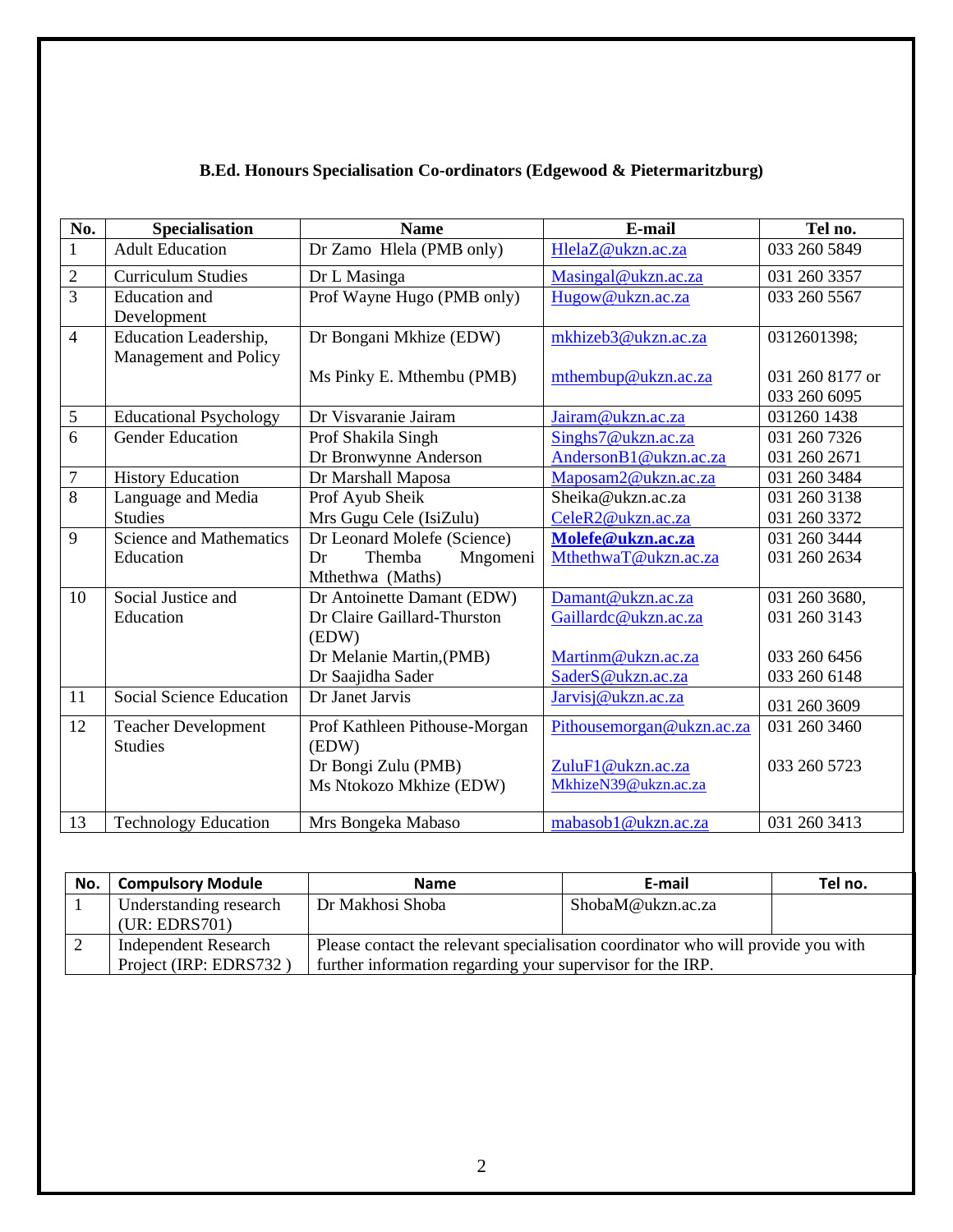# **Bachelor of Education Honours Student Handbook 2021**

# **Table of contents**

| 1.         |                                                                                     |  |  |  |  |
|------------|-------------------------------------------------------------------------------------|--|--|--|--|
| 1.1        |                                                                                     |  |  |  |  |
| 1.2        |                                                                                     |  |  |  |  |
| 1.3        |                                                                                     |  |  |  |  |
| 1.4        |                                                                                     |  |  |  |  |
| 1.5        |                                                                                     |  |  |  |  |
| 1.6        |                                                                                     |  |  |  |  |
| 1.7        |                                                                                     |  |  |  |  |
| 1.8        |                                                                                     |  |  |  |  |
|            |                                                                                     |  |  |  |  |
|            |                                                                                     |  |  |  |  |
| 2.1        | Adult Education (offered only in Pietermaritzburg (PMB-returning students)  12      |  |  |  |  |
| 2.2        |                                                                                     |  |  |  |  |
| 2.3        |                                                                                     |  |  |  |  |
| 2.4        | Education Leadership, Management and Policy (ELMP) (offered at Edgewood and PMB) 14 |  |  |  |  |
| 2.5        |                                                                                     |  |  |  |  |
| 2.6        |                                                                                     |  |  |  |  |
| 2.7        |                                                                                     |  |  |  |  |
| 2.8        |                                                                                     |  |  |  |  |
| 2.9        | Mathematics and Science Education (Offered at Edgewood –returning students) 18      |  |  |  |  |
| 2.10       |                                                                                     |  |  |  |  |
| 2.11       |                                                                                     |  |  |  |  |
| 2.12       |                                                                                     |  |  |  |  |
| 2.13       |                                                                                     |  |  |  |  |
|            |                                                                                     |  |  |  |  |
| 3.         |                                                                                     |  |  |  |  |
|            |                                                                                     |  |  |  |  |
|            |                                                                                     |  |  |  |  |
|            |                                                                                     |  |  |  |  |
| 3.2.1      |                                                                                     |  |  |  |  |
| 3.2.2      |                                                                                     |  |  |  |  |
|            |                                                                                     |  |  |  |  |
|            |                                                                                     |  |  |  |  |
|            |                                                                                     |  |  |  |  |
|            |                                                                                     |  |  |  |  |
|            |                                                                                     |  |  |  |  |
|            |                                                                                     |  |  |  |  |
|            |                                                                                     |  |  |  |  |
|            |                                                                                     |  |  |  |  |
|            |                                                                                     |  |  |  |  |
|            |                                                                                     |  |  |  |  |
|            |                                                                                     |  |  |  |  |
|            |                                                                                     |  |  |  |  |
|            |                                                                                     |  |  |  |  |
|            |                                                                                     |  |  |  |  |
|            |                                                                                     |  |  |  |  |
| Appendix 6 | <b>B.ED Honours time table</b>                                                      |  |  |  |  |
|            |                                                                                     |  |  |  |  |
|            |                                                                                     |  |  |  |  |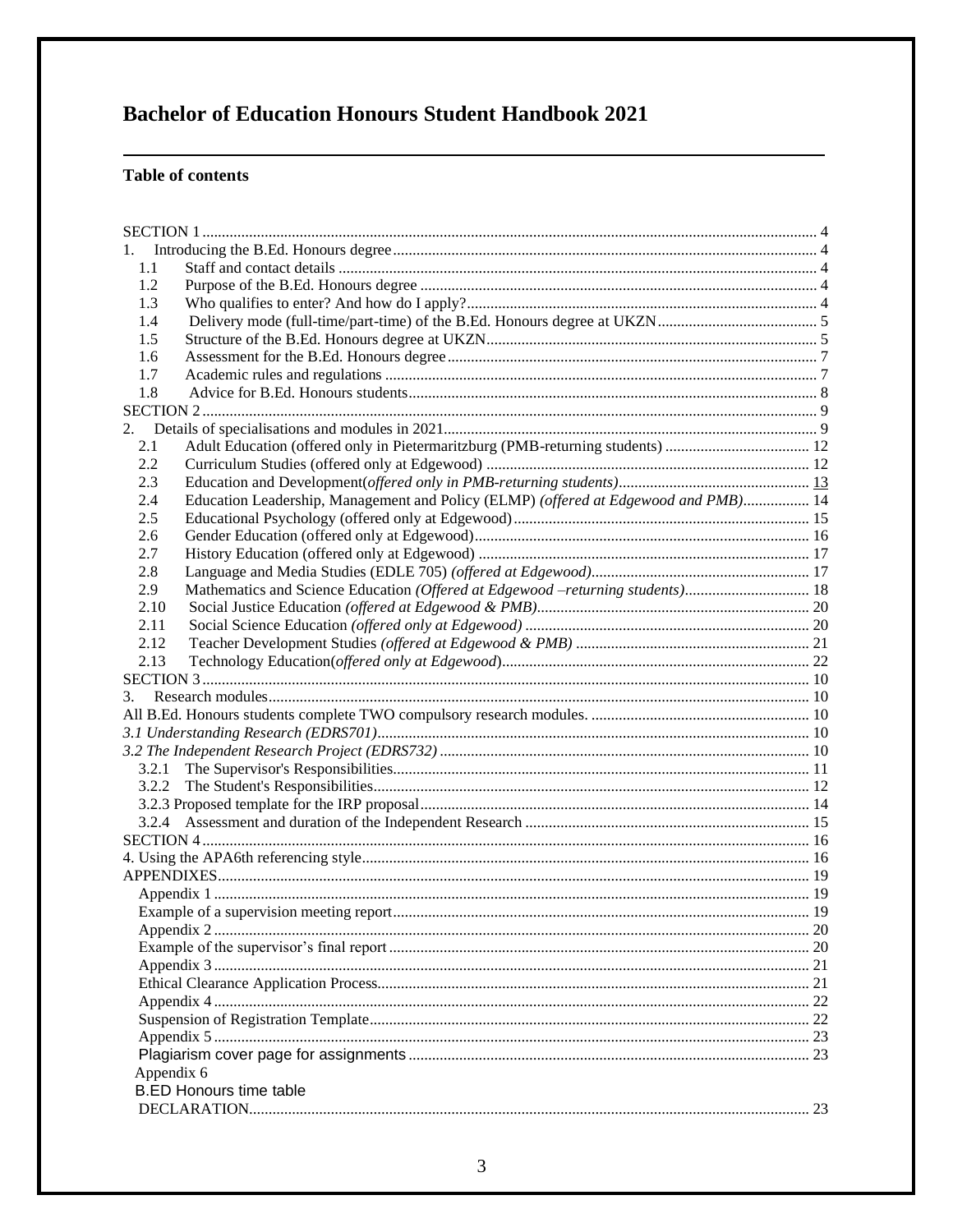# <span id="page-3-0"></span>**SECTION 1**

# <span id="page-3-1"></span>**1. Introducing the B.Ed. Honours degree**

### <span id="page-3-2"></span>**1.1 Staff and contact details**

#### **Postgraduate Studies and Research B.Ed. Honours Administrators**

Pretty Wonder Ndimande Edgewood campus Tel: 031 260 3888 Ndimandep1@ukzn.ac.za Edgewood: Private Bag X03, Ashwood, 3605

Zanele Nduli Edgewood Campus NduliZ@ukzn.ac.za Edgewood: Private Bag X03, Ashwood, 3605

Karen Sophie Pietermaritzburg campus Tel: 033 260 6189 sophie@ukzn.ac.za Pietermaritzburg: Private Bag X01, Scottsville, 3209

#### <span id="page-3-3"></span>**1.2 Purpose of the B.Ed. Honours degree**

The B.Ed. Hons is designed to build the competence of expert educators and curriculum specialists, systems managers, or educational researchers. Through this qualification, learners will be prepared to embark on a course of study leading to M.Ed. at HEQF level 9.

This degree requires that students enter a specific specialisation, and it includes an independent research project undertaken by the student. While students may take the degree for different purposes, a central element of the Honours degree is that it aims to provide a foundation for further academic study and research.

## <span id="page-3-4"></span>**1.3 Who qualifies to enter? And how do I apply?**

- a) Applicants may be registered for the qualification of Honours in any College, provided that they have:
	- (i) Completed a Bachelor's degree regarded as appropriate by the College concerned; or
	- (ii) Been admitted to the status of that degree in terms of Rule GR7 (a); or
	- (iii) Attained a level of competence as defined in Rule GR7 (b).

b) A College may prescribe further minimum criteria for admission to study.

Not all who qualify will be accepted. Staff capacity means that we take a limited number into each specialisation in the Honours degree. To enter the programme students need to have obtained 55% for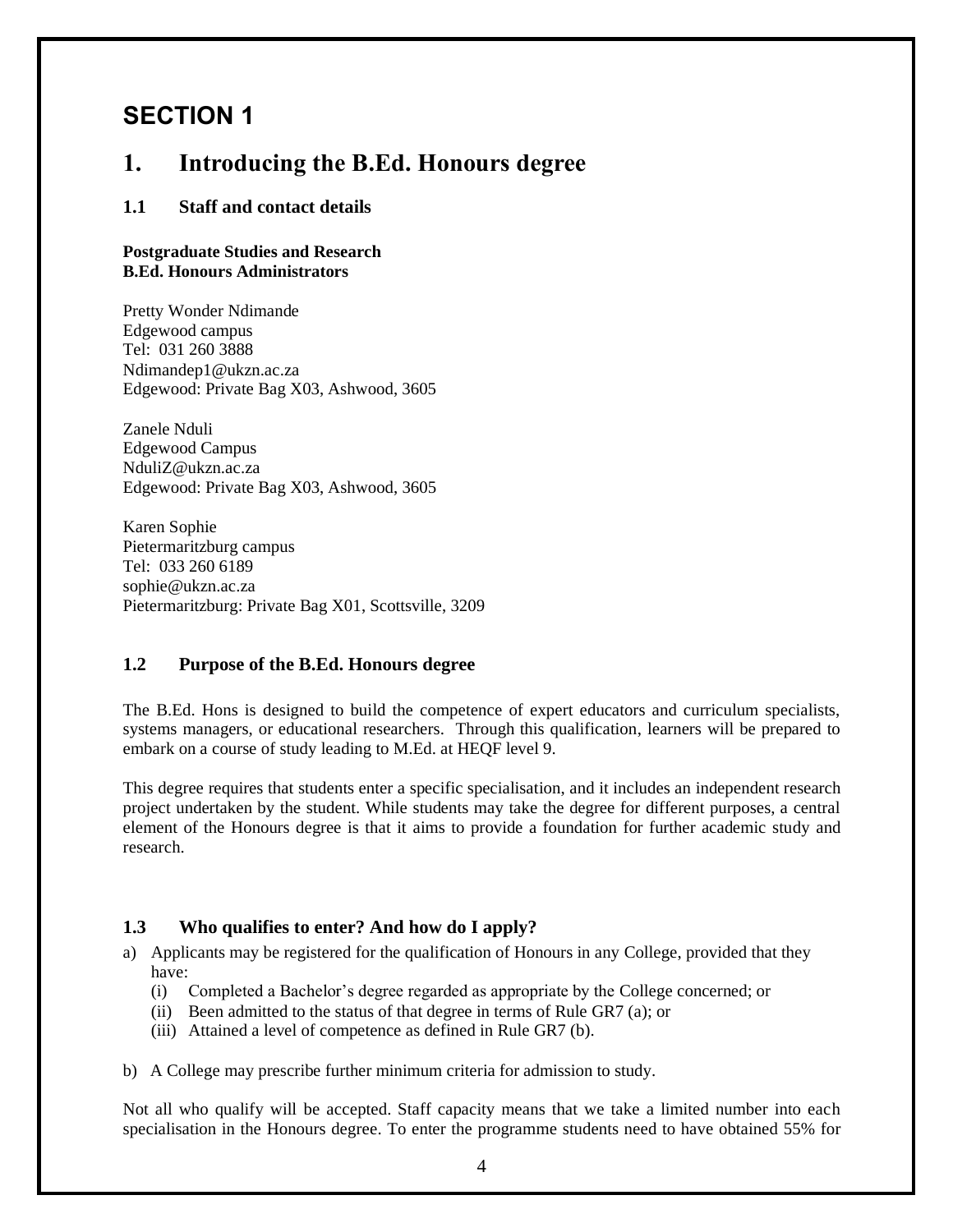their previous qualification. Students who do not meet this requirement, but who can provide evidence of relevant prior learning, may be accepted, although such applications have to be approved by the University Senate. Applicants are required to write an entrance test.

It is required of students that they are able to use computers both for producing assignments and for accessing emails and the Internet. If students do not have sufficient skills in that area, they must ensure that they get those skills in the first year of a part-time Honours degree. Staff may, for example, require that a student takes a course to develop these skills.

To apply, contact the administrative staff to get an application form. When you fill this in you **must** indicate your first, second and third choices for the specialisations on the application forms. Some specialisations cannot take all well-qualified applicants, and qualifying students may then be accepted into other specialisations where there are spaces.

## <span id="page-4-0"></span>**1.4 Delivery mode (full-time/part-time) of the B.Ed. Honours degree at UKZN**

Students attend lectures either on weekday afternoons, on Saturdays, or (in the case of certain modules) on a block basis during the school holidays. **Edgewood** modules are mostly in the afternoons from **16:00- 18:00/18:30** and **Pietermaritzburg** modules are mostly on Saturdays and during block holiday sessions.

Usually each module has contact time of between 25 and 30 hours. However, it is not sufficient to simply attend lectures. It is important to recognise that the B.Ed. Hons requires students to engage with academic texts in their field of specialisation. You will need to make time to do a lot of reading and writing of essays and assignments on your own, outside of the lecture time. You should plan to do a minimum of 10-15 hours' work on your studies per week.

If you are teaching, you must register for the degree part time. **Full-time students may only have paid employment of 20 hours per week as long as these 20 hours fall outside of the B. Ed Hons time-table.**

## <span id="page-4-1"></span>**1.5 Structure of the B.Ed. Honours degree at UKZN**

The degree consists of seven modules, usually completed in two years of part-time study or one year of full-time study. Each module is worth 16 credits, except for the Independent Research Project, which is worth 32 credits. In order to be awarded the Honours degree you must achieve a total of 128 credits.

Students have to apply for a particular specialisation (such as Adult Education OR History Education). If accepted, in most cases they then take **four core modules** that are required for the specialisation. In addition, one **elective module** from any other specialisation should be taken. Refer to the list of modules for each specialisation field in section 2 of this document.

Part-time students **must** register for one but not more than two modules per semester.

Please keep in mind HR Rule 7 on Progression a) A student may repeat a failed module not more than once, provided that this does not apply to the prescribed project described in Rule HR4 and HR6 above. b) A student who, after four semesters as a fulltime student or six semesters as a part-time student, has not completed the requirements for the degree, shall be excluded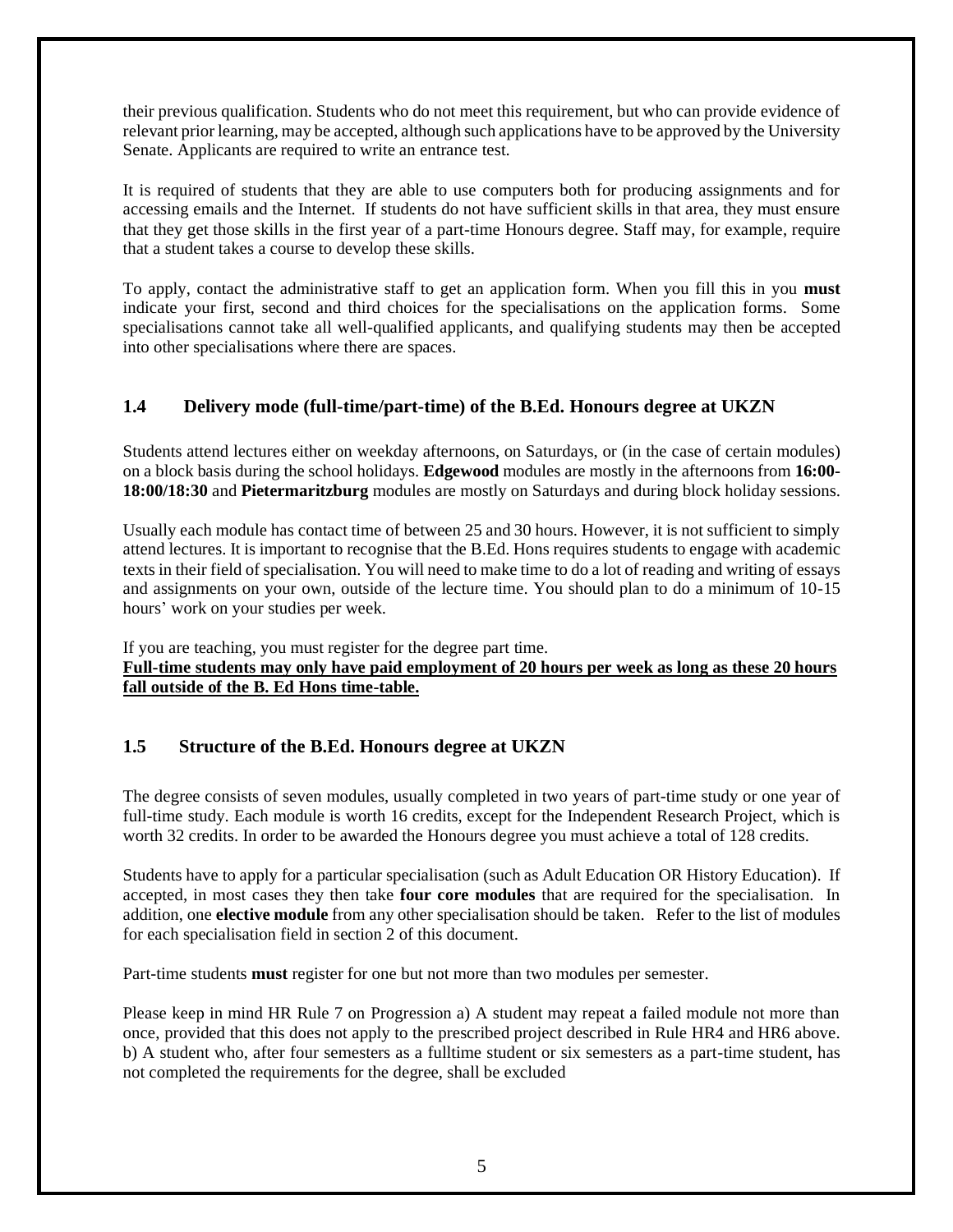#### **1.5.1 Compulsory modules**

All students must register for the following two compulsory modules:

#### *Understanding Research (EDRS 701: first semester)*

#### **and**

#### *Independent Research Project (EDRS 732: second semester registration)*

*Understanding Research* addresses the reading and understanding of research. The aim is not the production of research. Students should be able to read, understand, analyse and evaluate published research (in the form of journal articles, evaluation reports, Government review reports, newspaper/ popular media reports). This module also prepares students for their research work on the compulsory *Independent Research Project* module.

The *Independent Research Project (IRP)* enables students to pursue a specific line of empirical or theoretical research in education, with particular reference to the South African context, through a supervised research project. In some specialisations students may work on a group project; in such cases there will be both assessment of the written work and an oral examination.

Assessment of the research project will be undertaken by the supervisor. The Higher Degrees Committee of the School responsible for the specialisation will appoint an external examiner for the research projects of students in that specialisation. More guidance on the roles of supervisors and students is given in Section 4.

Although the IRP module is a second semester module, most specialisations have contact sessions with their respective students in the first semester. Please check the time-table for dates or contact the specialisation coordinator. IT IS A STUDENTS' REPONSIBLITY TO CHECK THE TIMES FOR CONTACT SESSIONS AND DUE DATES FOR SUBMISSION.

Also refer to section 3 of this document for more detailed information.

#### **1.5.2 Core modules in specialisations**

Each specialisation requires that students take FOUR core modules from the specialisation. The specialisations and their core modules are set out in Section 2.

#### **1.5.3 Elective modules**

Where the number of compulsory and core modules totals six, students select one module in order to complete the degree. These may be drawn from a specialisation or from certain free-standing modules (see end of Section 2).

#### **B.Ed. Hons curriculum framework**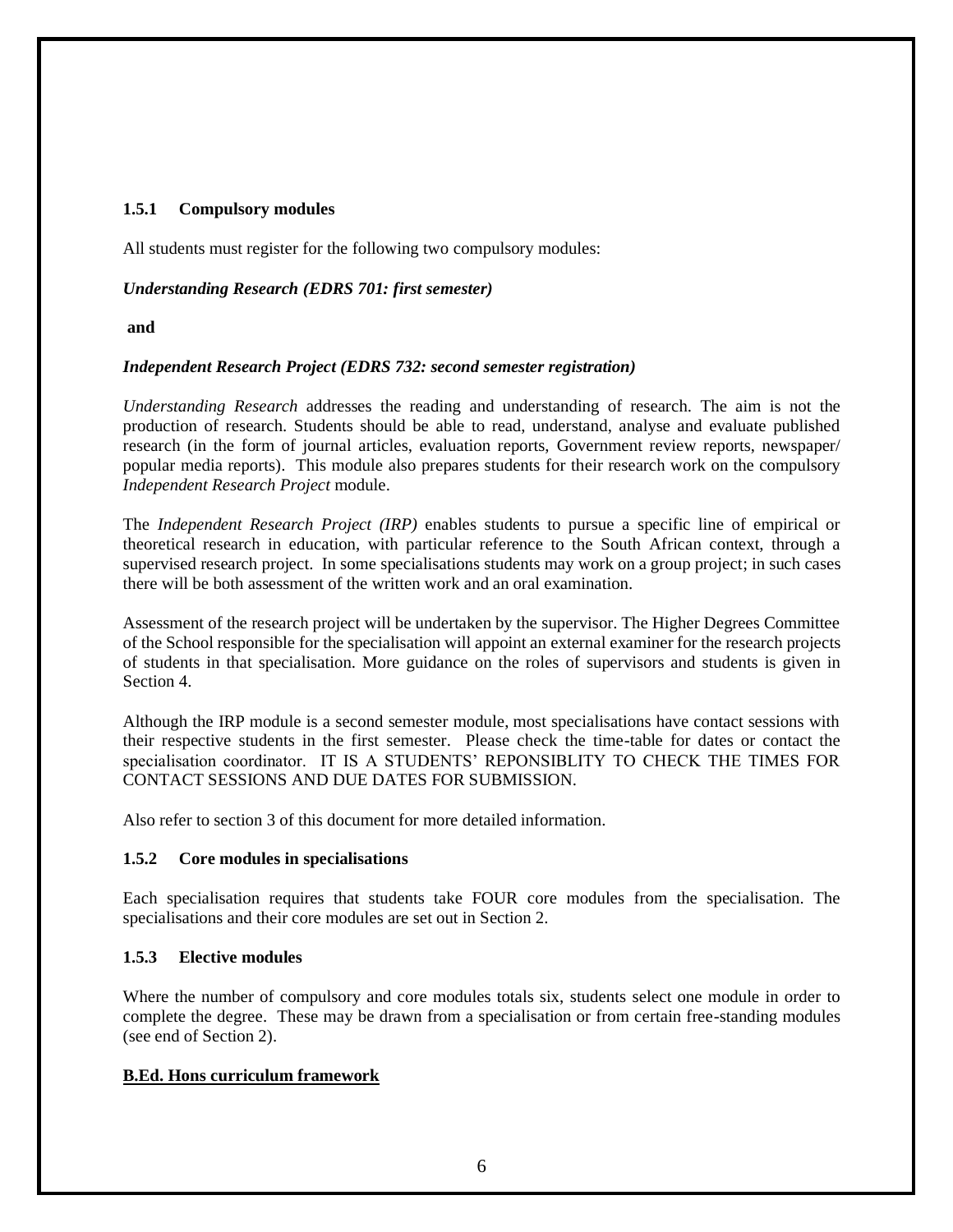| <b>FUNDAMENTAL MODULES</b><br><b>COMPULSORY</b> | <b>SPECIALISATION MODULES</b>                            |                                       | <b>GENERAL</b><br><b>ELECTIVE</b><br><b>MODULES</b>                                    |
|-------------------------------------------------|----------------------------------------------------------|---------------------------------------|----------------------------------------------------------------------------------------|
| TWO MODULES $=$ 48CR                            | <b>COMPULSORY</b><br>FOUR MODULES $= 64CR$               | <b>ELECTIVE</b>                       | ONE MODULE = $16CR$                                                                    |
| <b>UNDERSTANDING RESEARCH</b><br>(16CR)         | <b>SPECIALISATION</b><br>FOUR<br>MODULES $(4x16 = 64CR)$ | DEPENDING ON<br><b>SPECIALISATION</b> | ANY 16CR MODULE<br><b>FROM ANY OTHER</b><br><b>B.ED. HONS</b><br><b>SPECIALISATION</b> |
| <b>INDEPENDENT RESEARCH</b><br>32CR             |                                                          |                                       |                                                                                        |

### <span id="page-6-0"></span>**1.6 Assessment for the B.Ed. Honours degree**

Assessment varies from module to module, with examinations in certain modules, while the majority are likely to require two written assignments of roughly 2000 words each. Assignments are marked by the course lecturer(s), and are also assessed by an external examiner.

Where there are examinations, students who fail the main examination but achieve a minimum of 40% are normally given the chance to write a supplementary examination. Where assessment is on the basis of course work, students who do not pass their assignments are able to resubmit work within the time period set by the lecturer.

#### <span id="page-6-1"></span>**1.7 Academic rules and regulations**

The detailed rules for the B.Ed. Honours can be found in the *College of Humanities Handbook*. It is important that you read the *College of Humanities Handbook*, as well as this *B.Ed. Honours Handbook.* The following information is a summary of important rules.

#### *Registration is essential*

Students who have not registered and paid for a module cannot attend the lectures, cannot write the exam of that module, and cannot have their work assessed in the case of coursework assignments. The University reserves the right to withhold results if a student has not paid **in full** for a module.

#### *Distinction and* **summa cum laude**

Award of degree cum laude and summa cum laude

- a) A degree of Honours may be conferred *cum laude* in accordance with the rules of the relevant College, as approved by the Senate, provided that, subject to exceptions as approved by the Senate, the student has:
	- (i) obtained a credit-weighted average of at least 75% over all modules required for the qualification; and
	- (ii) a mark of at least 75% for the prescribed project; and
	- (iii) successfully completed all modules in the curriculum without recourse to supplementary examinations; and
	- (iv) completed the degree in the prescribed minimum time.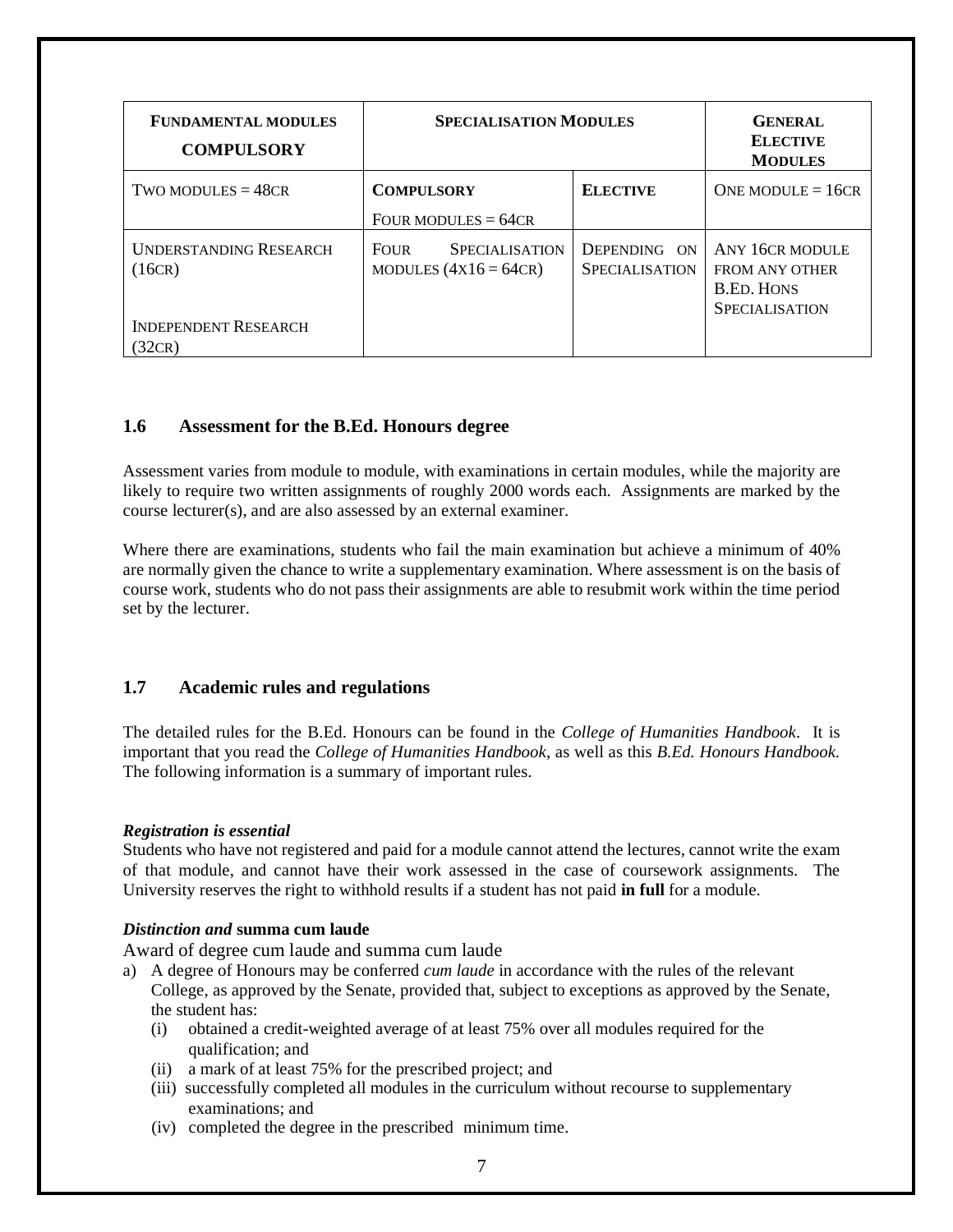- b) A degree of Honours may be conferred *summa cum laude* in accordance with the rules of the relevant College, as approved by the Senate, provided that, subject to exceptions as approved by the Senate, the student has:
	- (i) obtained a credit-weighted average of at least 80% over all modules required for the qualification; and
	- (ii) a mark of at least 80% for the prescribed project; and
	- (iii) successfully completed all modules in the curriculum without recourse to supplementary examinations; and
	- (v) completed the degree in the prescribed minimum time.

#### *Duly Performed requirement*

In the case of formal summative examinations, all students need to meet the Duly Performed (DP) requirements for each module in order to qualify to write the examination. It is a DP requirement that students submit *all assignments* **and** achieve a *minimum mark* of 40% for their course work assignments. If you do not achieve 40% for your assignments, you will not be able to write the examination. To obtain a DP, students should also, as per the university regulations*, attend 75% of all lectures.*

#### *Failing a module could result in exclusion*

a) A student may repeat a failed module not more than once, provided that this does not apply to the research project described in Rules HR4 and HR6 of the *College of Humanities Handbook.*

b) A student who, after four semesters as a full-time student or six semesters as a part-time student, has not completed the requirements for the degree shall be excluded – refer Rule HR 7.

#### *Attendance*

Every student for the qualification of Honours shall attend an approved course of study as a registered student of the University for a period of at least two consecutive semesters after admission in terms of Rule HR2. Except with the permission of the Senate, all modules shall be completed at the University. Please also take note of Rule GR12 in the College of Humanities Handbook. "Every candidate shall meet the relevant attendance and performance requirements for each module and qualification as prescribed by the relevant college and approved by Senate, in order to obtain the requisite credit".

#### <span id="page-7-0"></span>**1.8 Advice for B.Ed. Honours students**

#### *Do not rush your qualification*

College policy is that the B.Ed. Hons is a one-year full-time and two-years part-time qualification. Two- years part time may seem a long time, and students are tempted to try to speed it up by taking additional modules. This approach is usually negative for the school where you teach (if you are a teacher), since teachers give up school time for their studies. It is also often negative for the student, who may under-perform because the work needs a lot of time and attention.

Many students who try to go this route manage to get through the degree, then find that they cannot progress academically because their pass mark is too low for admission into a Masters programme. The Honours programme at UKZN sets high standards, and that is to the advantage of students. Do not allocate it too little of your time.

#### *Plagiarism*

The University treats cases of copying the work of others without acknowledgement very seriously. This consists of copying verbatim from a book, article or the Internet, without acknowledging the source. Some students who have perhaps not studied in recent years often lose marks, and even plagiarise, as a result of not understanding this. For example, students may source something from the **Internet** and then use it without full quotation and referencing. This is easily picked up by staff and can lead to a mark of 0% or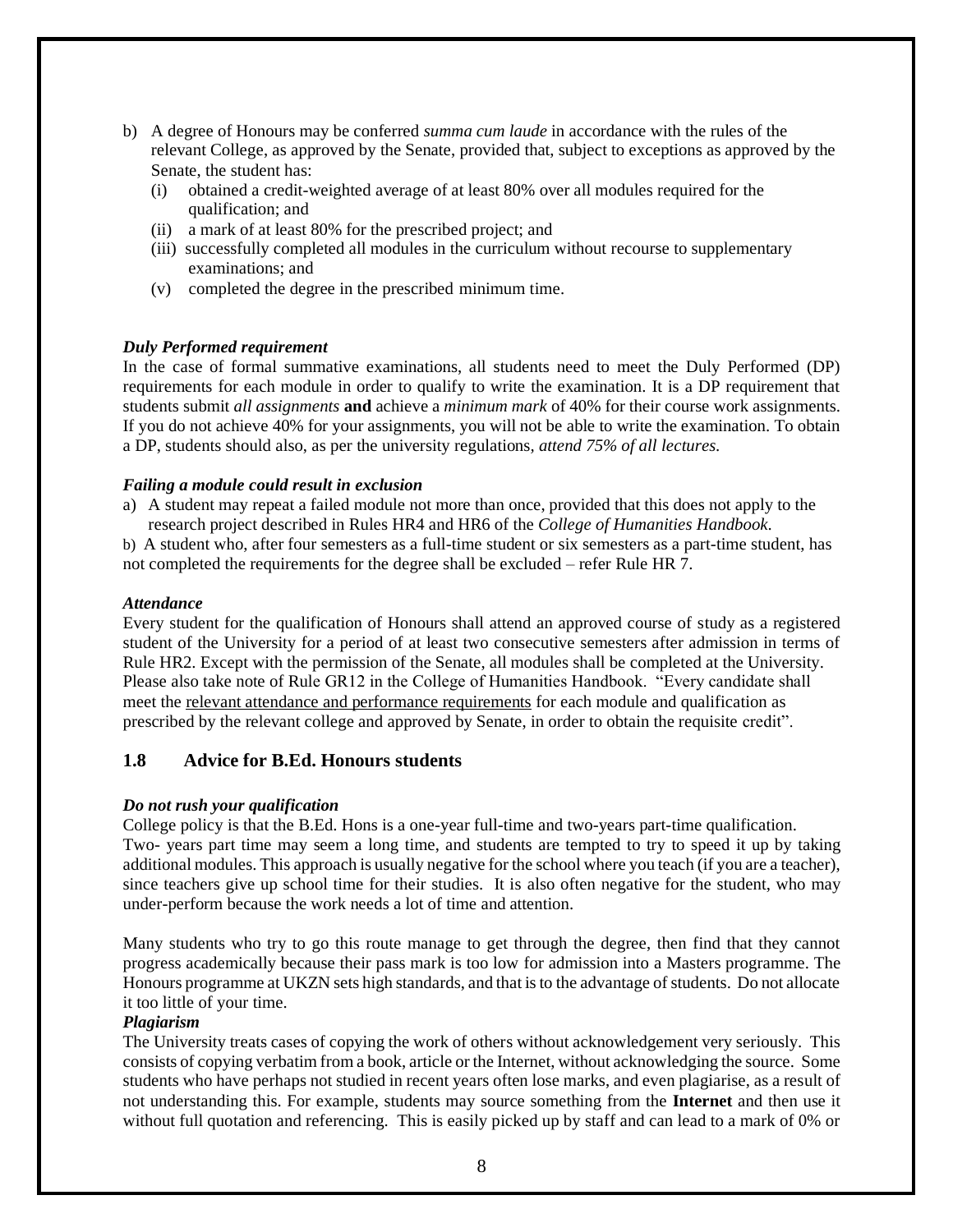even a disciplinary hearing, and sometimes exclusion from the University. Similar penalties apply in the case of students who cheat in examinations.

Talk to your lecturers if you are not sure. You are required to submit your written drafts and final to Turnitin. Your lecturer will assist you with Turnitin. Turnitin is a useful tool for you to check how much of your work is similar to other authors' work. You will need to create an account on [www.turnitin.com.](http://www.turnitin.com/)

*Refer to UKZN plagiarism policy (revised 2014).* See the UKZN website for full details:*. <http://soe.ukzn.ac.za/Postgraduate-Information/Honours/Honours-Document-Library.aspx>*

ALL STUDENTS NEED TO COMPLETE A PLAGIARISM DECLARATION COVER PAGE – SEE APPENDIX 5. This cover page is also available in electronic format on *<http://soe.ukzn.ac.za/Postgraduate-Information/Honours/Honours-Document-Library.aspx>*

# <span id="page-8-0"></span>**SECTION 2**

# <span id="page-8-1"></span>**2. Details of specialisations and modules in 2021**

This section sets out the various specialisations and modules being offered in 2021. You can also refer to these offerings in the College of Humanities handbook that is available on the UKZN website.

All students accepted into the degree need to enter one of the following specialisations. The requirements for each specialisation are set out in greater detail below. Not all specialisations have a new intake every year.

- Adult Education (Pietermaritzburg only: not offered in 2022)
- Curriculum Studies (Edgewood only)
- Education and Development (Pietermaritzburg only)
- Educational Leadership, Management and Policy (Edgewood and Pietermaritzburg)
- Educational Psychology (Edgewood only)
- Gender Education (Edgewood only)
- History Education (Edgewood only)
- Language and Media Studies (Edgewood only)
- Science and Mathematics Education (Edgewood only)
- Social Justice Education (Edgewood and Pietermaritzburg)
- Social Sciences Education (Edgewood only)
- Teacher Development Studies (Edgewood and Pietermaritzburg)
- Technology Education (Edgewood only)

For modules offered in each specialization please check the **College handbook in the UKZN website. Also consult specialization coordinators who can also assist with modules for each semester and electives modules you can choose from. The orientation information for each specialization will have the details of the specialization coordinators and module coordinators.**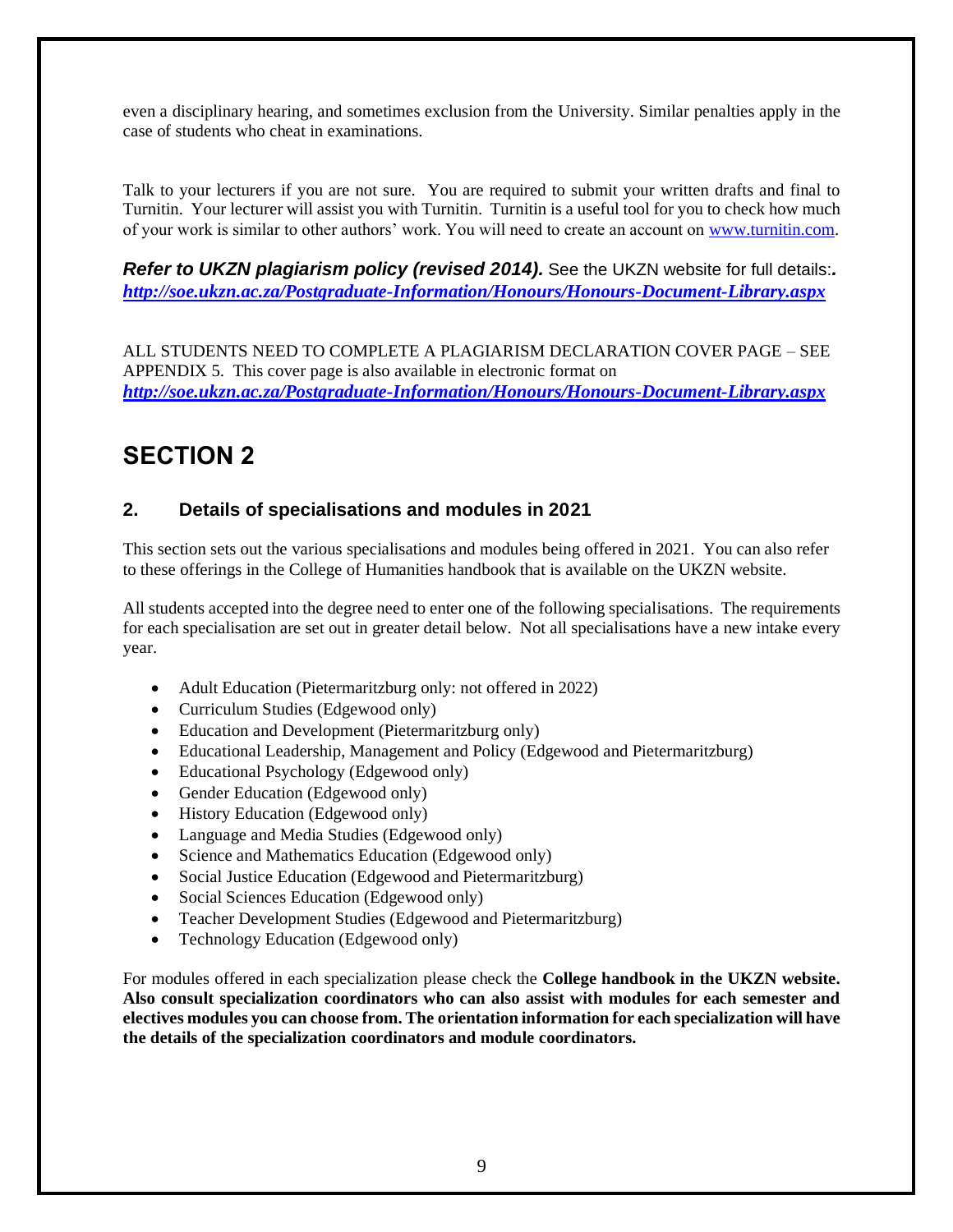# <span id="page-9-0"></span>**SECTION 3**

# <span id="page-9-1"></span>**3. Research modules**

<span id="page-9-2"></span>**All B.Ed. Honours students complete TWO compulsory research modules.** 

# <span id="page-9-3"></span>*3.1 Understanding Research (EDRS701)*

#### *Purpose of the module*

This module seeks to develop students' competency to critically engage research articles within their respective paradigms, and as such prepares students for their independent research and facilitates the ability to engage research for the purpose of improving practice.

The purpose of this module is also to make B.Ed. Hons students better readers and users of research. The aim is not the production of research. Students are introduced to the fundamental concepts that underpin educational research, such as paradigms, methods, data analysis and presentation, and validity. Students will develop the knowledge and competencies to be able to read, understand, analyse and evaluate published research (in the form of journal articles, Government reports and popular media reports).

# <span id="page-9-4"></span>*3.2 The Independent Research Project (EDRS732)*

#### *Purpose of the module*

The purpose of this module is to provide B.Ed. Hons students with experience of a small independent research project, to foster intellectual independence and critical reflection. The module will develop research capacity in the methodology and techniques of a particular education specialisation.

The following guidelines apply to all B.Ed. Honours students in relation to the supervised Independent Research Project module.

The research for and writing of the report to complete this module involves both the student and the supervisor in a process of growth and discovery. While the major responsibility for the research and writing process belongs to the student, the supervisor plays an important role as the expert consultant and advisor in the formulation, development and completion of the research project.

Students must be allocated supervisors roughly two months before the time that the student registers for the Independent Research or Special Project module, so that supervision can commence promptly when the semester starts.

Some work on the research project is likely to have a literature review approach, rather than involving empirical research such as fieldwork. It is also possible that a group of students will work on the same project and be jointly supervised by one supervisor. The sections below have been divided into the supervisor's and the student's responsibilities, but since the relationship between the two is interdependent, both supervisor and student should read both sections.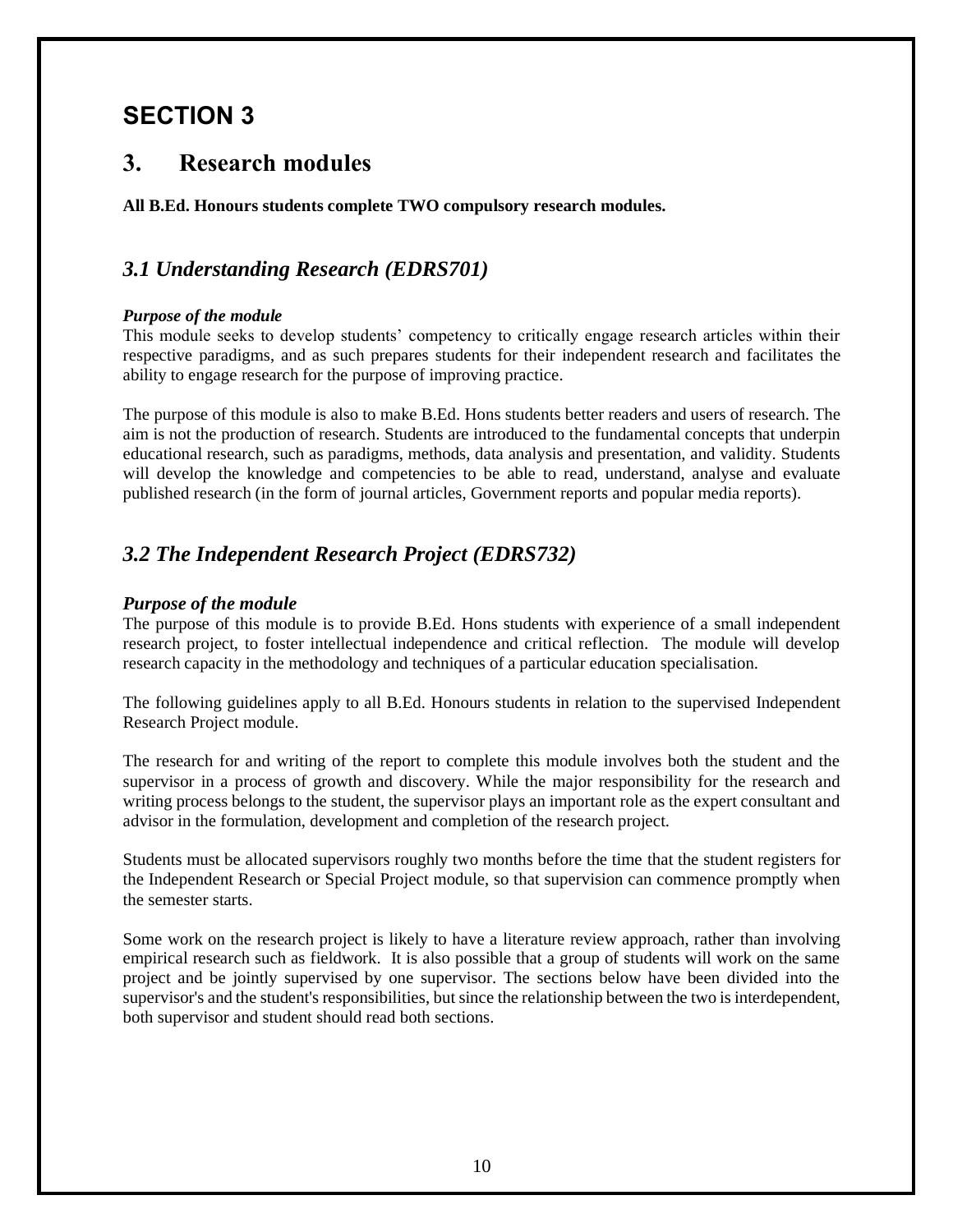### <span id="page-10-0"></span>**3.2.1 The Supervisor's Responsibilities**

#### *Provide supervision*

The supervisor will guide the student to complete and submit his/her Independent Research Project for examination by a specified due date within the semester of registration for the module. The academic coordinator will approve the due date.

As mutually arranged prior to meetings, the student (or group of students) and supervisor will meet regularly during the semester. In order to arrange for the meetings, the student and supervisor will need to exchange communication contact details, e.g. telephone and email addresses. They will meet for structured meetings. These may be face-to-face meetings and virtual meetings (using electronic mail).

The supervisor should advise the student if they plan to be absent from campus for a significant period, in which case adequate alternative arrangements should be made.

#### *Maintain a supervision record*

The supervisor is responsible for ensuring that a supervision record is kept of all (face-to-face and virtual) meetings. This record should include clear information about the event of the meeting, the student's achievement since the previous meeting, and what the student should achieve by the next supervision meeting. Both the supervisor and student should sign the record of each meeting and retain their own copies of the meeting record.

Although it is the responsibility of the supervisor to ensure that such a record is kept, s/he can delegate the compilation of this record to the student.

At the end of the semester, the supervisor must submit a short report (see appendices for sample) about the student's progress to the Research Office, copied to the Academic Co-ordinator and Specialisation Co-ordinator.

Refer to appendix 1 as an example of a supervision meeting report.

#### *Assist student in planning his/her research project*

The supervisor gives the student guidance on the research process, from the formulation of a researchable problem, the identification and review of relevant literature and other print and electronic resources, to the theoretical framework, research design and applying for ethical clearance, field data generation and analysis, and writing up of the research. See appendix 3 for information on the ethical clearance process. (In the case of some specialisations, the coordinator will apply for ethical clearance for the IRP as a group project).

The supervisor also guides the student to maintain the time schedule for his/her project and to submit the research project report by the due date to the B.Ed. Honours Administrator.

#### *Identify student's research needs*

Given that the student will have attended only the Understanding Research module that introduces students to the world of research, methodology, and empirical research, the supervisor is responsible for identifying gaps in the student's knowledge of methodology, and assisting him/her in identifying resources to close the gaps.

#### *Assessing work in progress*

The supervisor will require the student to apply for ethical clearance prior to commencing any field data collection, and to hand in work in progress at appropriate intervals. This work will be read, assessed and given oral and written formative feedback within a reasonable time.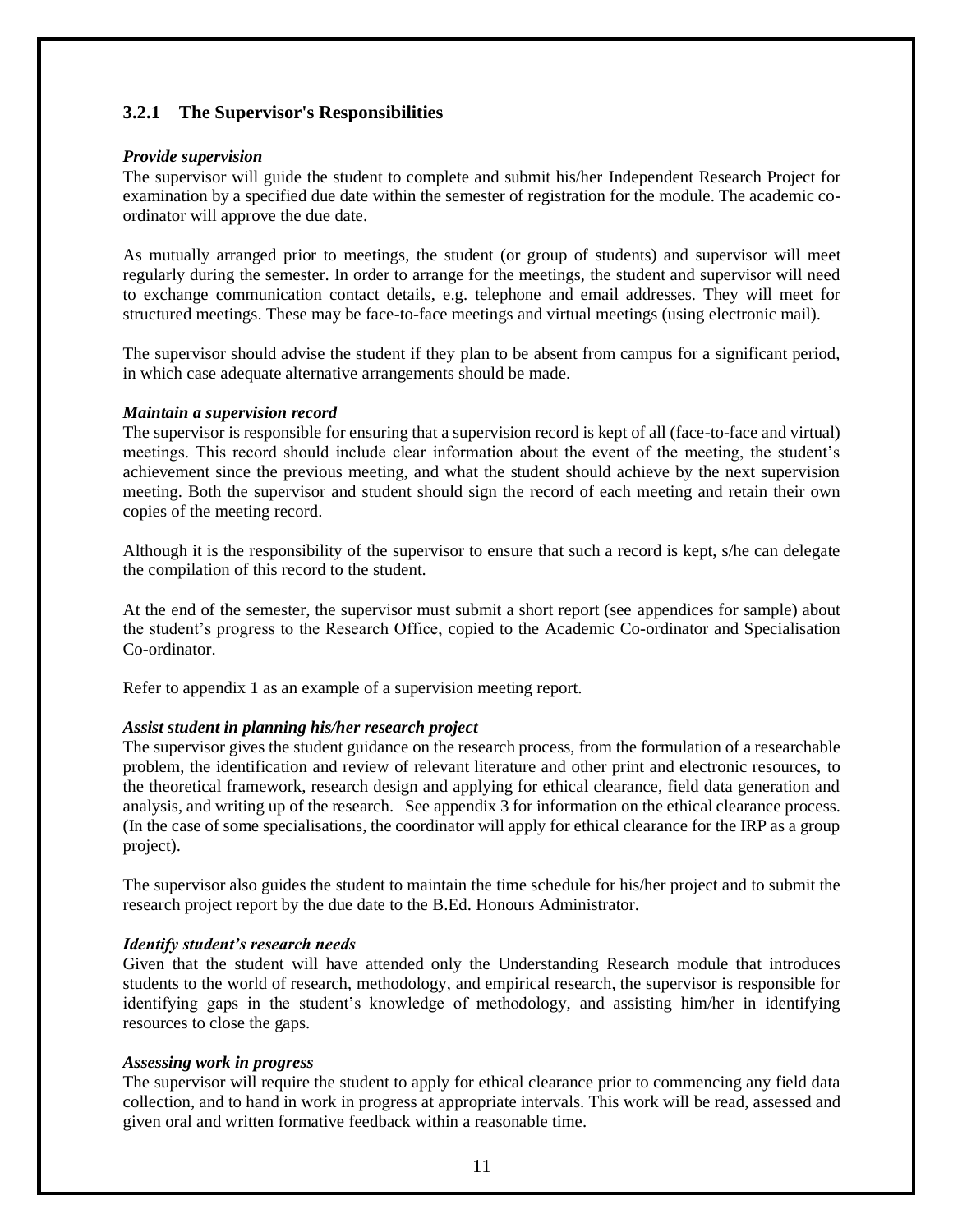#### *Advising student prior to presenting the research report for examination*

Prior to the date when the student is due to submit his/her research project report for examination, the supervisor will advise the student on the appropriate format in which he/she should present the report.

The internal examiner(s) of the IRP report will capture the achievements and challenges of the submitted report on a final examination report – see appendix 2 as an example.

#### *Internal examiner*

Normally the supervisor will be the internal examiner for the research report.

#### *External examiner*

Prior to the due date for examination, the supervisor will propose an external examiner to the School Higher Degrees Committee, which shall appoint the examiner. There will normally be one external examiner for each specialist area.

The student is not entitled to know the identity of the examiner and may not attempt to establish their identity or interfere in the examining process in any way, unless the examiner gives his/her consent.

#### <span id="page-11-0"></span>**3.2.2 The Student's Responsibilities**

The prime responsibility for the Independent Research lies with the *student*. While the supervisor is responsible for giving the student guidance, the student is ultimately responsible for making his/her decisions after considering the supervisor's advice. The following are the student's specific responsibilities:

#### *Orientating yourself*

Students are responsible for ensuring that they are familiar with the University and College rules and procedures for study at B.Ed. Honours level. Students are expected to read the relevant documents containing these rules and procedures, including those accessible on the College web pages at [http://www.ukzn.ac.za](http://www.ukzn.ac.za/)

Responsibility for the allocation of supervisors rests with the School for the student's specialisation. In very special cases, students may negotiate through the relevant Head of School to have a different supervisor, but there is no guarantee that the student's chosen supervisor can be assured.

#### *Initiating the research project*

Students should begin thinking about a researchable problem or issue early on, so that the topic is identified by the end of the semester immediately preceding the Independent Research module. Once the student has identified an initial research problem, he/she should develop a research design working with the supervisor. In cases of empirical research, the student needs to apply for ethical clearance according to the School Guidelines and application format. (These are available from the School office or College web pages at http://www.ukzn.ac.za, or the supervisor should have these.) After receiving provisional ethical clearance, the student may commence fieldwork.

#### *Planning for the research study*

In consultation with the supervisor, the student is supposed to take the study period into account in working out a time schedule for completing the project and submitting the report by the due date. The schedule should cover:

- (a) Review of the literature
- (b) Development of research methods (drafting instruments and piloting them if the study is empirical)
- (c) Generation of data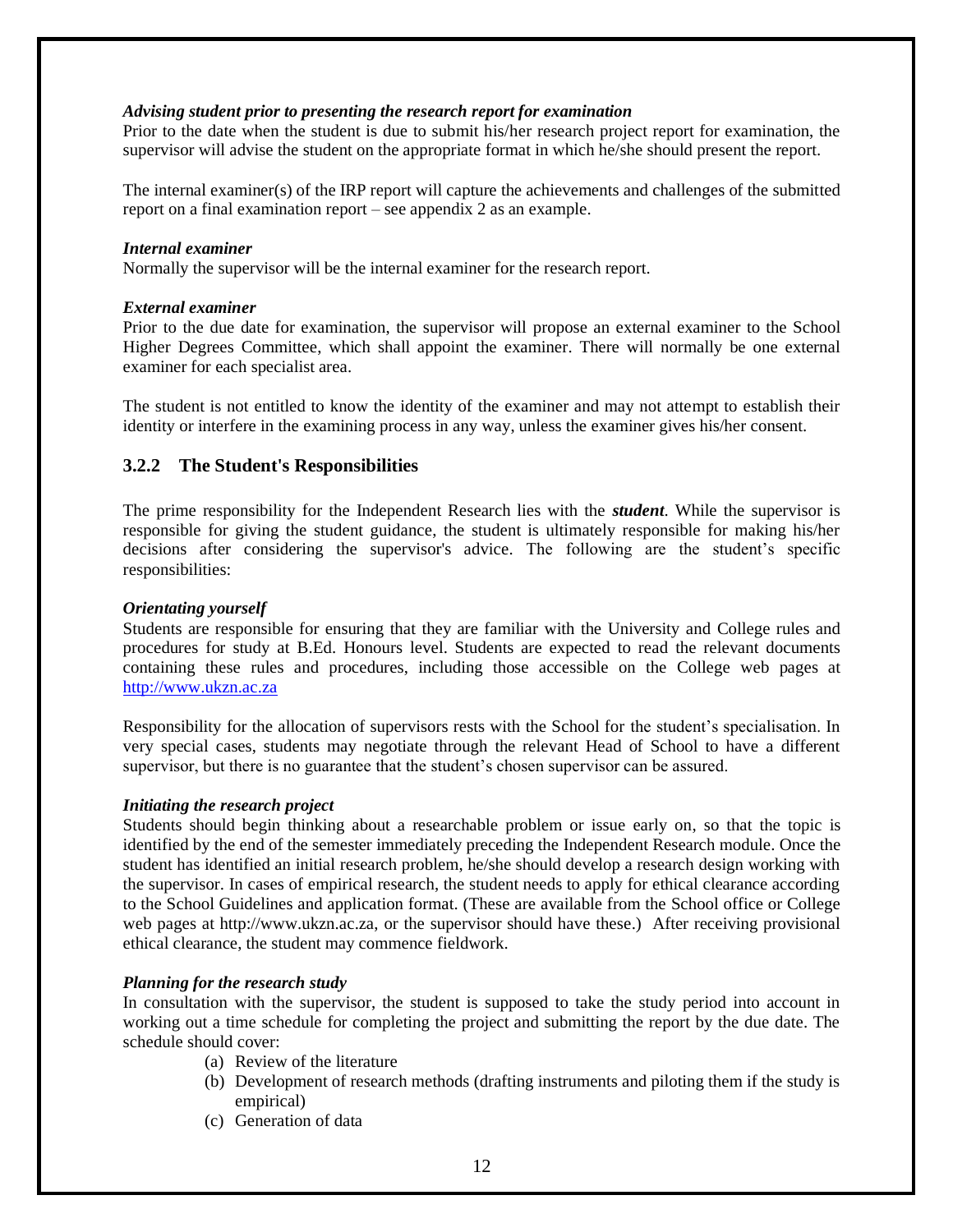- (d) Analysis of data
- (e) Completing written chapters
- (f) Handing in the research report

#### *Taking responsibility for supervision*

Students bear partial responsibility for ensuring that meetings with their supervisors do occur. Students are required to attend meetings once they have been arranged. It is crucial that students come to these meetings having prepared in advance. Students should submit any work to be discussed at a supervision meeting in reasonable time to enable the supervisor to read it prior to the meeting. The supervisor might delegate the task of compiling a record of supervision meetings to the student.

Should tensions arise between the student and the supervisor in the process of supervision, students are advised to discuss these with the supervisor first. If, after that conversation, the matter is not resolved, the student should then discuss the concerns with the Cluster Leader at the earliest opportunity. Should a satisfactory solution not be found, then the student may raise such tensions with the B. Ed Hons Cluster Leader or the Teaching and Learning Academic Leader and subsequently with the Dean of the School. In extreme cases, the supervisor and the Head of School might agree that the best solution is to appoint a new supervisor for the student. It might, however, not be possible to appoint another supervisor within the time constraints of the module.

#### *Maintaining progress*

Students are required to maintain a steady progress in accordance with the time schedule agreed upon with the supervisor. Hence, students are expected regularly to submit work in progress to the supervisor in advance of supervision meetings. Failure to submit work in progress should be noted and recorded in the student's supervision file.

#### *Writing, presenting and submitting the report for examination*

Students are responsible for writing their own research reports. The supervisor only gives advice on the content of the dissertation, and is not responsible for decisions students make on the direction of the writing.

Students should not expect the supervisor to read and correct multiple drafts of the work. The number of drafts should be agreed upon between the supervisor and the student.

The supervisor is **not the editor**. Students are responsible for checking spelling, grammatical and referencing errors in their work. Such proofreading is not the supervisor's work. To make editing easier for themselves, students are encouraged to use computers and to word process all drafts and use the recommended software for citing references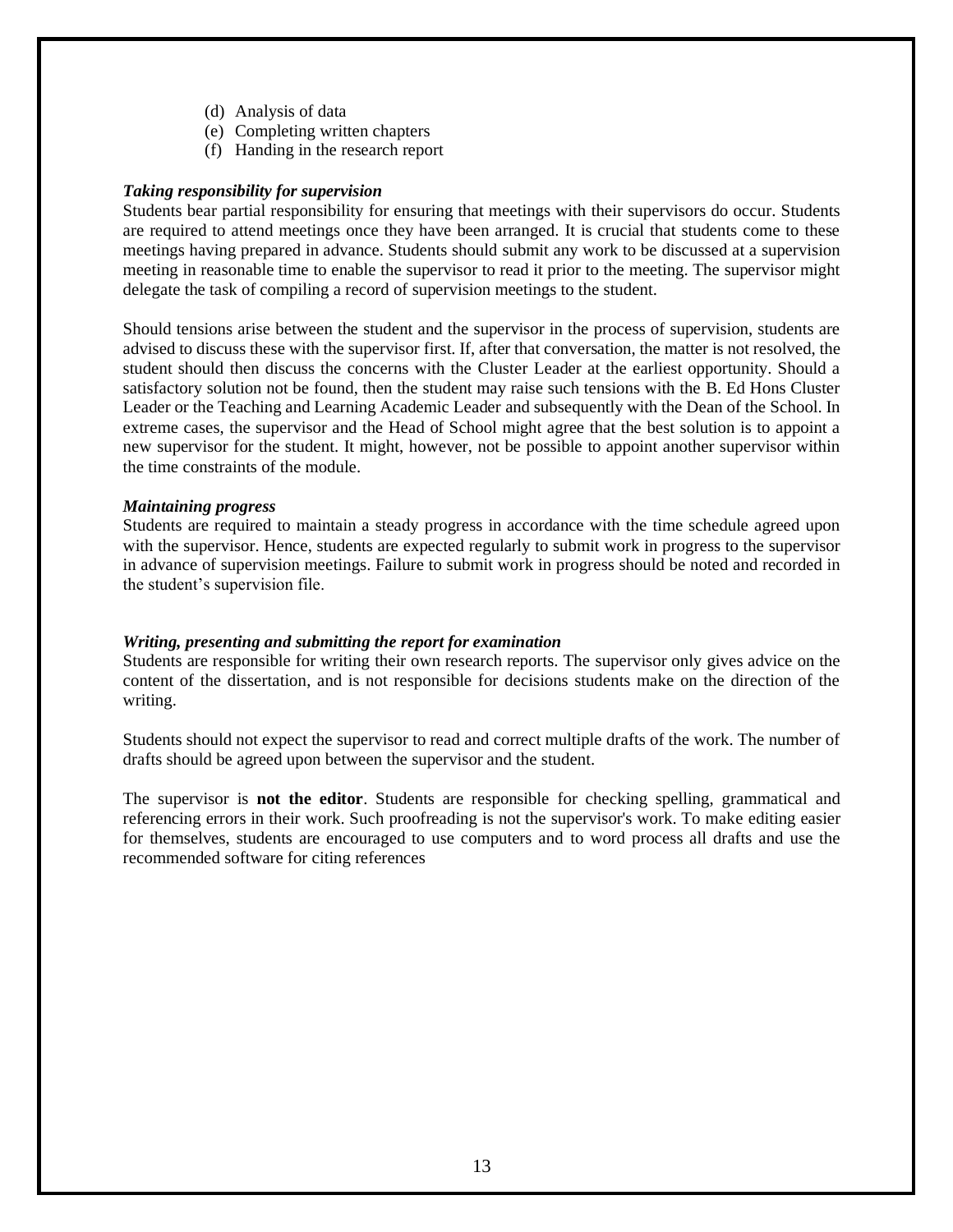## <span id="page-13-0"></span>**3.2.3 Proposed template for the IRP proposal**

# **School of Education Research Proposal Independent Research – B.Ed. Honours**

**Section 1: Personal Details**

**Student – name/number: Postal address: Phone: Email: Qualifications and institutions: Specialisation and school:**

| <b>Student's signature</b> | Date |  |
|----------------------------|------|--|
|                            |      |  |

| <b>Supervisor</b> | <b>Institution</b> |  |
|-------------------|--------------------|--|
| <b>Signature</b>  | Date               |  |

| Co-supervisor | <b>Institution</b> |  |
|---------------|--------------------|--|
| Signature     | Date               |  |

**Submitted to School Higher Degrees Committee Date** 

**Section 2: Project Description**

**Project title**

**Background and Introduction (10 lines)**

**Location of the study (5 lines)**

**Rationale and Purpose (10 lines)**

**Literature Review (List at least 5 key works related to your study in APA format that you have consulted)**

**Key questions to be asked (in bullet form)**

**Research methodology (in table format – see below)**

| <b>Research question/s</b> | <b>How to be</b>          | How to be analysed |
|----------------------------|---------------------------|--------------------|
|                            | researched/Methodology to |                    |
|                            | be used                   |                    |

**Trustworthiness/Validity/Reliability Ethical considerations List of references**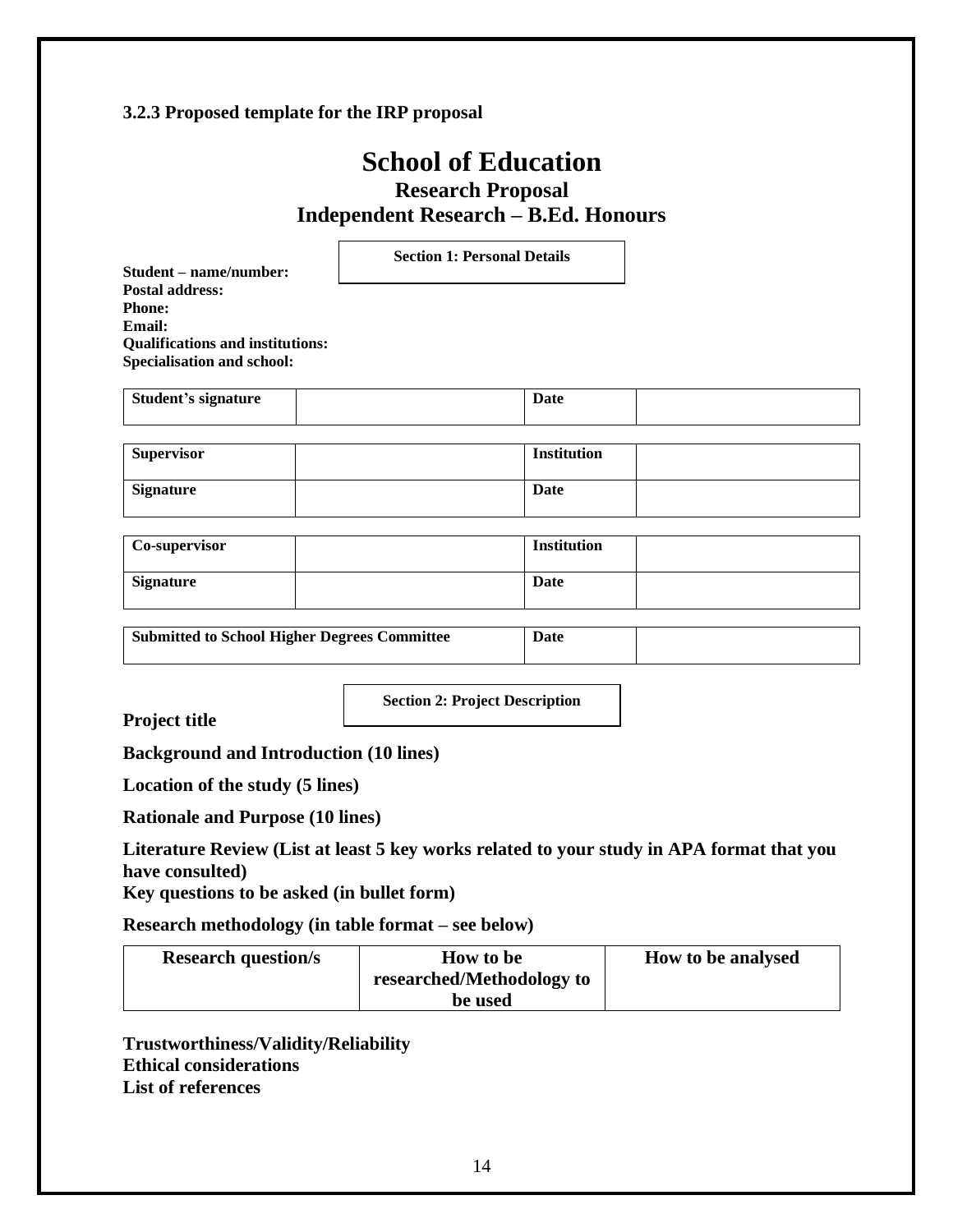### <span id="page-14-0"></span>**3.2.4 Assessment and duration of the Independent Research**

The final report should between 6000 and 8000 words long, in 1.5 spacing and 12 point font. The report is internally examined by the supervisor and also moderated by an external examiner (external to UKZN).

The student must submit the research report to the B.Ed. Honours Administrator on or before the due date.

**For students who have collected empirical data, the format of the report is informed by the structure of a journal article.** Students who are writing an extended literature review will have a different structure.

Examiners will be commenting on the following aspects of your report:

- 1. **Rationale.** Are the purpose and the context of the research clearly stated?
- 2. **Literature review.** Does the student demonstrate a thorough understanding of the key debates/ issues in the field?
- 3. **Methodology.** Are the methods and sampling procedures clearly described? Are these appropriate for the study?
- 4. **Presentation of findings.** Is the presentation of the findings clear and easy to follow? (At the Hons level there may be a stronger focus on description than analysis.)
- 5. **Discussion and conclusion.** Are the key findings summarised and are the data interpreted in defensible ways? Is there an attempt to link the findings back to the literature?
- 6. **References.** Are all books and journals cited in the text correctly and referenced using APA 6th reference style.

Overall, the writing needs to be logical, well-structured and coherent.

#### *Duration of Independent Research*

The duration of the Independent Research module is one semester. The student whose report for an Independent Research module is not submitted by the end of the semester of first registration shall be deemed to have failed the module.

Students who fail are excluded from the degree, and are required to appeal against exclusion if they wish to continue with the degree. Staff are asked to guide students to withdraw from the module if they are not likely to submit on time.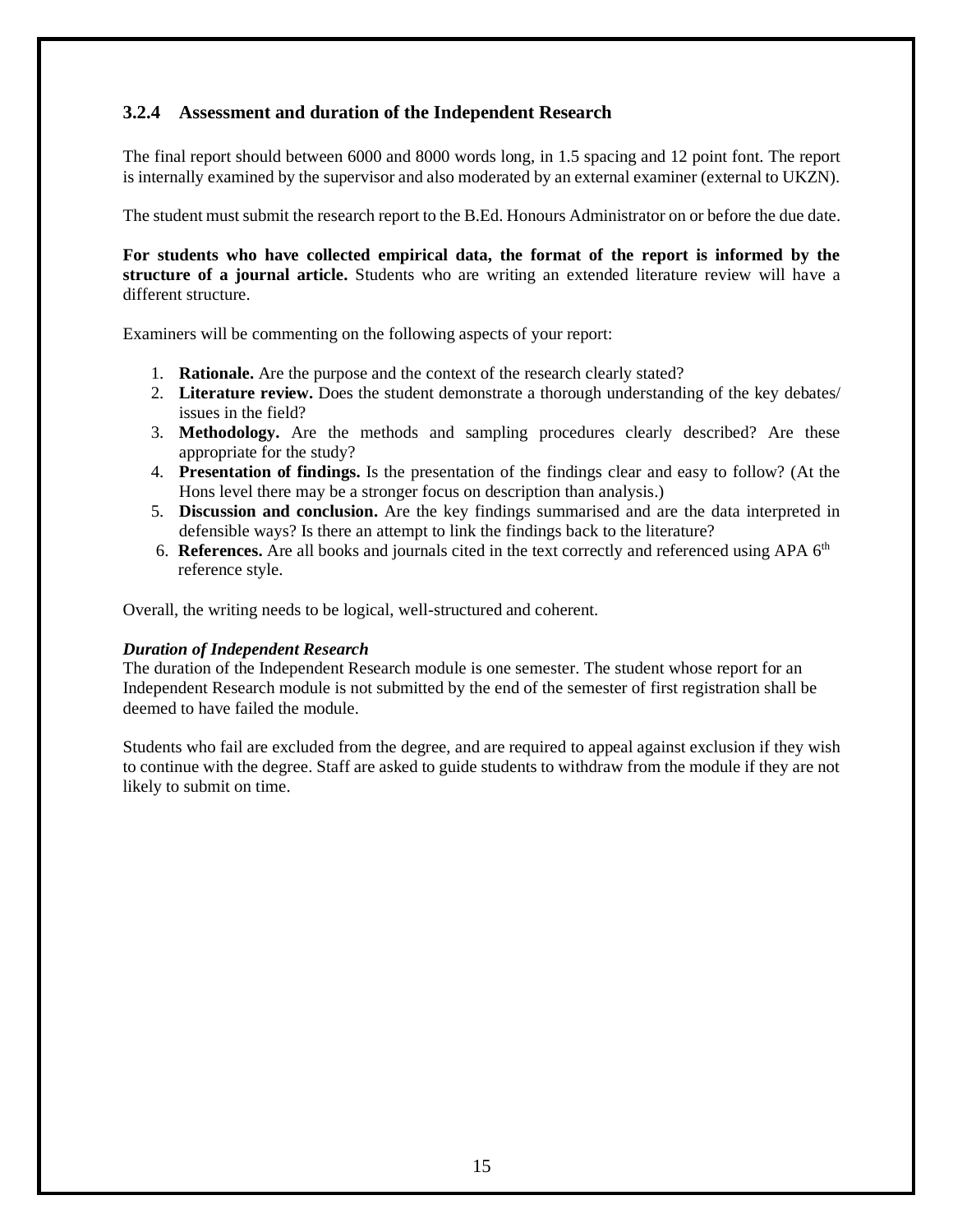# <span id="page-15-0"></span>**SECTION 4**

# <span id="page-15-1"></span>**4. Using the APA7th referencing style**

Section 4 of this guide provides guidelines on how to use the techniques of citations and referencing correctly.

**In the School of Education of the University of KwaZulu-Natal, we have approved the style known as** *APA 7th* **for use in assignments and dissertations. Please note that ALL postgraduate assignments and dissertations submitted in this School MUST follow the** *APA 7th* **style for citations and references.** 

**Visit the following website for detailed information and examples on how to use the APA7th referencing style.**

**<http://www.apastyle.org/>**

#### *Reference citations in text*

There are styles for how a writer discloses and refers to his/her sources. When the writer discloses a source, the disclosure must be embedded in the text or body of the assignment or article, and this is referred to as a 'citation'. A citation is a short form or signposting of a reference to the source being cited. It provides the author's last name and the year when the source was published. A citation is always written in curved brackets. Look at the following sentence. The embedded citation refers to a 1998 report written by two authors:

Thus, in all public schools the first elections to establish governing bodies were in 1997 (McPherson & Dlamini, 1998).

When an extract or phrase from a source is quoted, the exact page in the source text must be provided in the citation as well. For example, in the following sentence the author has quoted a few words from a research report - therefore the author is an organisation - and the exact page for the quoted phrase in the source is given:

The teacher education system inherited from apartheid was 'a highly fragmented system…, organized broadly along ethnic lines, and controlled by fifteen different ministries in terms of different acts' (National Education Policy Investigation, 1992, p.5).

If a writer refers in the text to the source by the name responsible for authorship, then only the year needs to appear in the curved brackets, immediately after the name of the author. Look at the example in the following sentence:

The National Education Policy Investigation (1992) found that many challenges were inherited from the teacher education system of the apartheid era.

Citations are abbreviated acknowledgements that point the reader to the list of full references that appears at the end of the assignment, article or chapter. The list of full references is most often arranged in alphabetical order according to the author/s, then by year order, and then by first letter of the title. For example, the full references for the two citation examples given above are:

McPherson, G. & Dlamini, M. (1998). *Democratic school governing bodies in the Province of*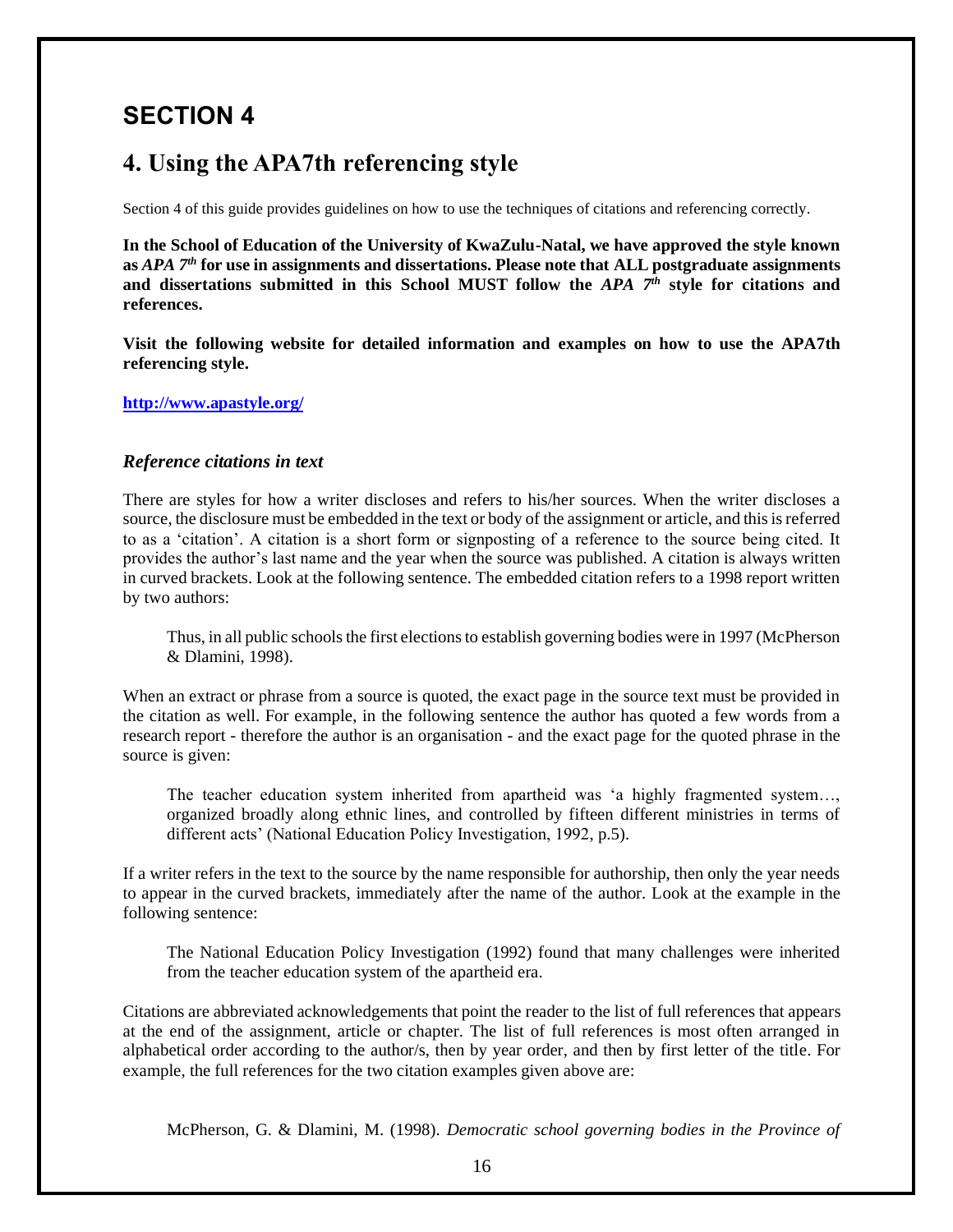*KwaZulu-Natal: The first elections*. Durban: Education Policy Unit (Natal).

National Education Policy Investigation. (1992). *Teacher education: Report of the NEPI Teacher Education Research Group*. Cape Town: Oxford University Press & National Education Coordinating Committee.

There are many different citation and referencing styles used among academic institutions and publications around the world.

We recommend that you use the EndNote® electronic software program for all your citations and references. From time to time we offer a short introductory workshop and demonstration to help you start using EndNote®, and we advise you to attend one or more of these workshops. The EndNote® software is loaded on the computers in the postgraduate student LANs and, for the duration of your studies at the University of KwaZulu-Natal, a copy can be downloaded and installed on your home PC. For assistance with this, contact the consultant in the student LANs or the ITD helpdesk. In the EndNote® styles, you will find that *APA* 7<sup>*th*</sup> is already preformatted for your use.

In Annexures we provide you with the template or format of *AP7th* style for citations and the templates for each of the reference types that postgraduate students are most likely to need for the references at the end of assignments, articles and dissertations. If you are working manually on the computer with citations and references, rather than using EndNote®, then you should follow *APA 7th* style **precisely and accurately** as it is presented below. Occasionally one or more examples are presented in the shaded blocks.

Refer to Guidelines for referencing print resources and electronic resources. These guidelines are also available on the UKZN library website. <http://libguides.ukzn.ac.za/content.php?pid=478174&sid=3916950>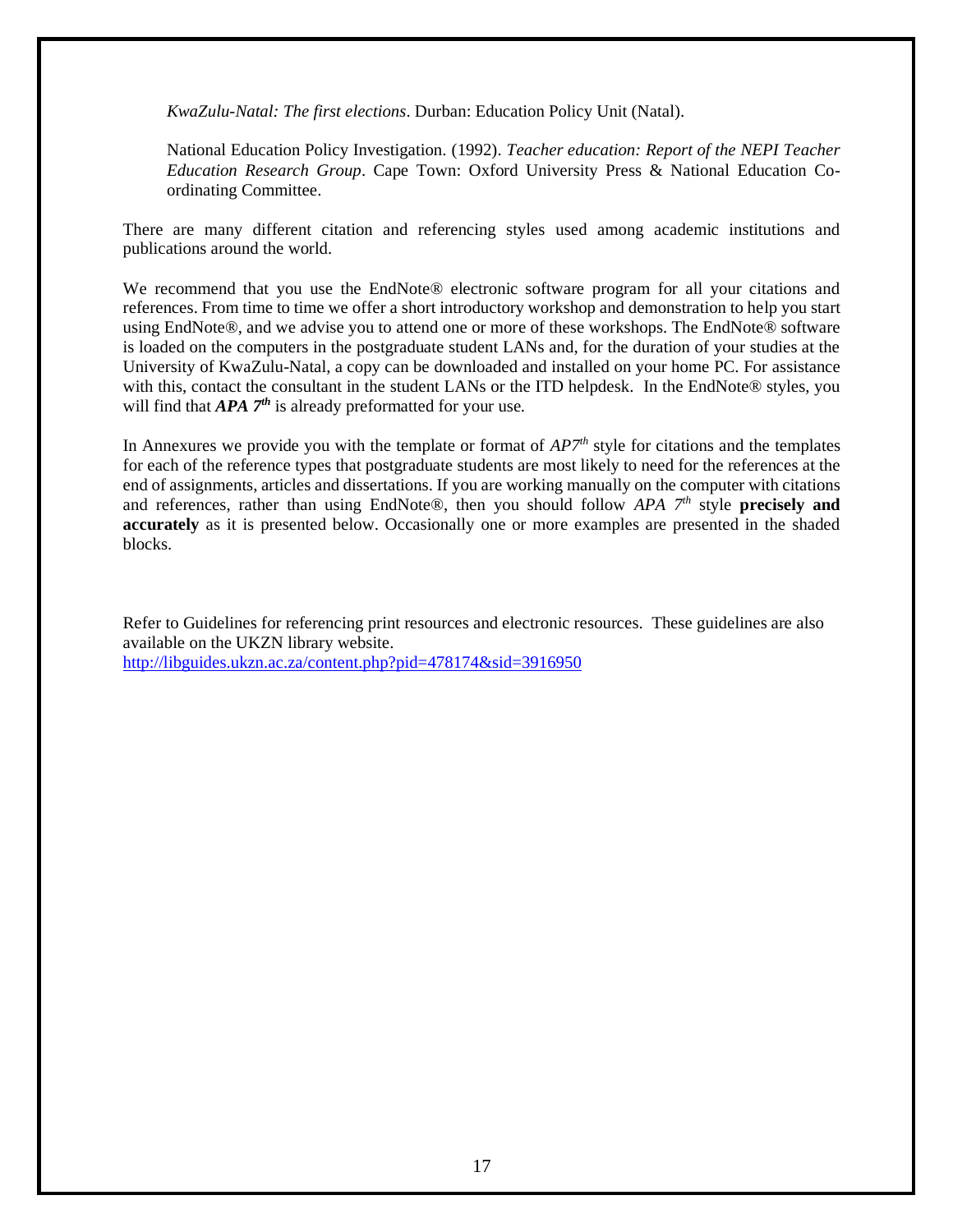# **SECTION 5 5. FREQUENTLY ASKED QUESTION**

- Which semester are my modules taught in?
	- ➢ Speak to your specialization/ coordinators they will assist you.
	- $\triangleright$  Also check B.ED Honours time table.
- What time are my lectures?
	- $\triangleright$  Speak to your specialization/ coordinators they will assist you.
	- $\triangleright$  Also check B.ED Honours time table.
- Who will be my supervisor for the IRP?
	- ➢
- How do I register for my modules?
	- ➢ Speak to B.ED Honours administrators (Ms Ndimande , Ms Nduli and Ms Sophie) they will assist you
- How do I chose my electives?
	- ➢ Speak to your specialization/ coordinators they will assist you.
	- ➢ Also check B.ED Honours time table because its important that you chose an elective that does not class with your core modules.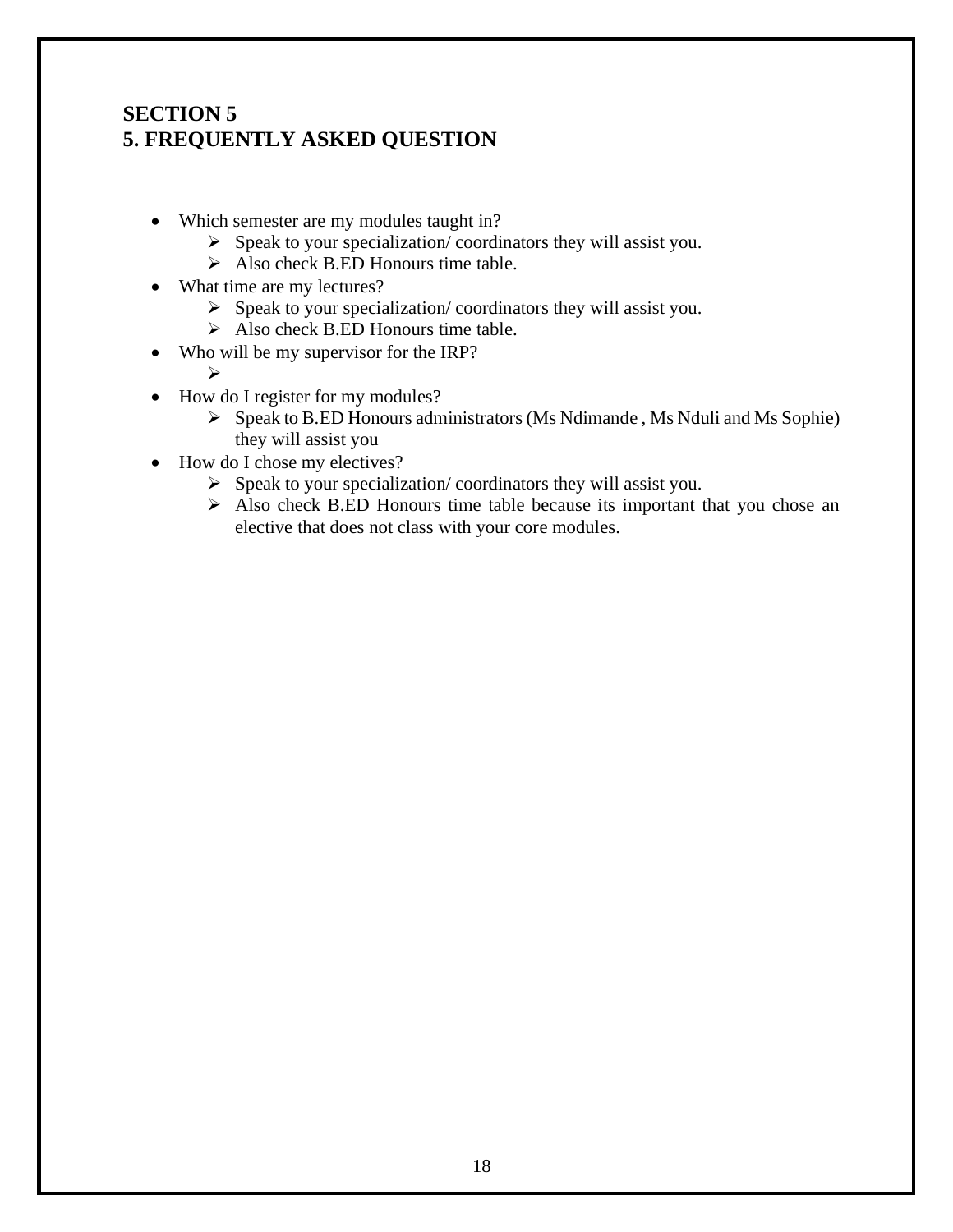# <span id="page-18-0"></span>**APPENDICES**

# <span id="page-18-1"></span>**Appendix 1**

# <span id="page-18-2"></span>**Example of a supervision meeting report**

Student \_\_\_\_\_\_\_\_\_\_\_\_\_\_\_\_\_\_\_\_\_\_\_\_\_ Student No. \_\_\_\_\_\_\_\_\_\_\_\_\_\_\_\_

Supervisor \_\_\_\_\_\_\_\_\_\_\_\_\_\_\_\_\_\_\_\_\_\_\_\_\_

Date of meeting \_\_\_\_\_\_\_\_\_\_\_\_\_\_\_\_\_\_\_\_\_\_\_\_\_ Duration \_\_\_\_hours

The meeting concerned the first draft of the literature review. Good progress.

Discussion:

- 1. Suggestions for sub-headings to give more structure to the review.
- 2. Cited sources need to be accurate, and should include recently published works.
- 3. Advised to contact (name) about how to reference using EndNote software.
- 4. Additional authors to consider are…
- 5. Checked progress against the time plan. Progress good and on schedule.

Plan for next meeting:

- Revised drafts of interview instruments and ethical clearance application to be emailed within 15 days for (supervisor's) comment.
- (Student) to identify one suitable participant for pilot of the interview instrument.

Next meeting on: \_\_\_\_\_\_\_\_\_\_\_\_\_\_\_\_\_\_\_\_\_\_\_\_ at \_\_\_\_\_\_\_\_\_\_\_\_\_\_\_\_\_.

Signed \_\_\_\_\_\_\_\_\_\_\_\_\_\_\_\_\_\_\_\_\_\_\_\_ \_\_\_\_\_\_\_\_\_\_\_\_\_\_\_\_\_\_\_\_\_\_\_\_\_\_\_ (Supervisor)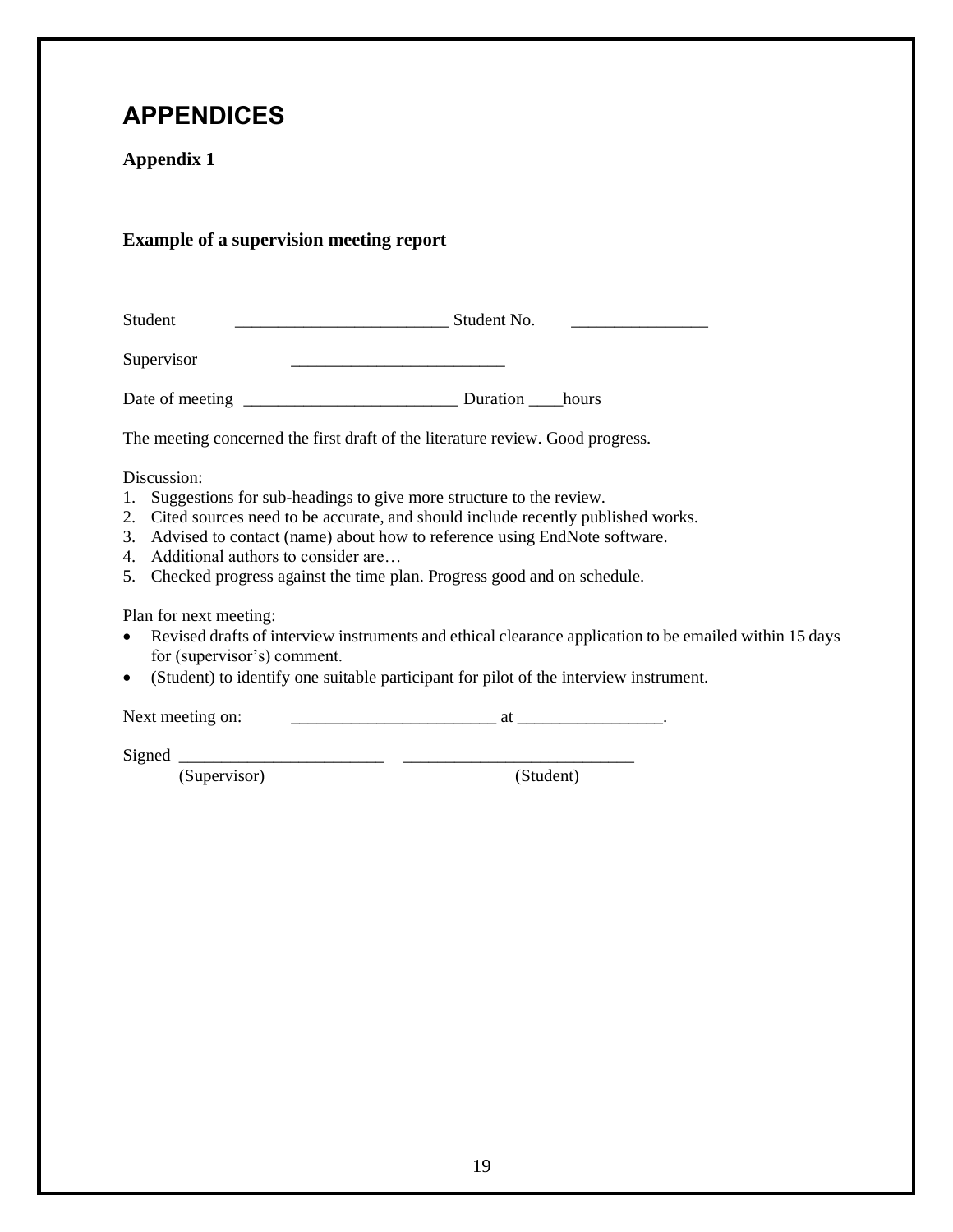# <span id="page-19-1"></span><span id="page-19-0"></span>**Example of the supervisor's final report**

## **B.Ed. Honours Independent Research Module: Supervisor's Final Report**

Student \_\_\_\_\_\_\_\_\_\_\_\_\_\_\_\_\_\_\_\_\_\_\_\_\_ Student No. \_\_\_\_\_\_\_\_\_\_\_\_\_\_\_\_

| Supervisor |  |
|------------|--|
|------------|--|

| Specialisation |  |
|----------------|--|
|                |  |

Summary of student's achievement:

Summary of challenges encountered:

Comment:

| Submitted by: |  |
|---------------|--|
|               |  |

Signed:

Date: \_\_\_\_\_\_\_\_\_\_\_\_\_\_\_\_\_\_\_\_\_\_\_\_\_\_\_\_\_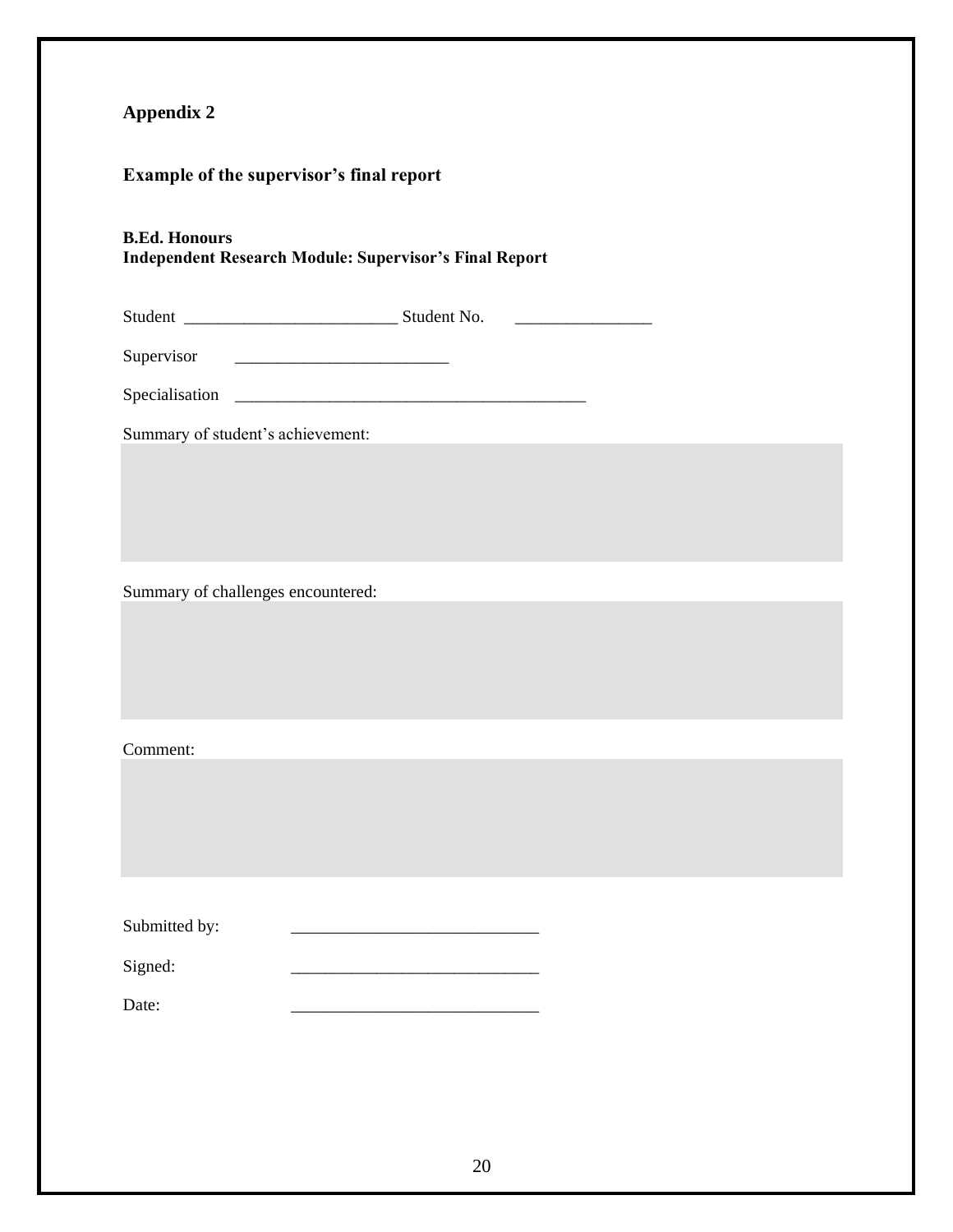### <span id="page-20-1"></span><span id="page-20-0"></span>**Ethical Clearance Application Process**

### *Visit the following website for full details: http://www.ukzn.ac.za/education*

The following flow diagram sets out to assist students and staff with the process to be followed for EC applications in the School of Education:

**Research Projects, Research Articles, Masters by Full Thesis and PhD Applications:** Staff Projects/Article EC applications are submitted via an online system: RIG.

#### **For more information about Ethical Clearance**

Tel: 031 260 3440; Fax: 031-2607594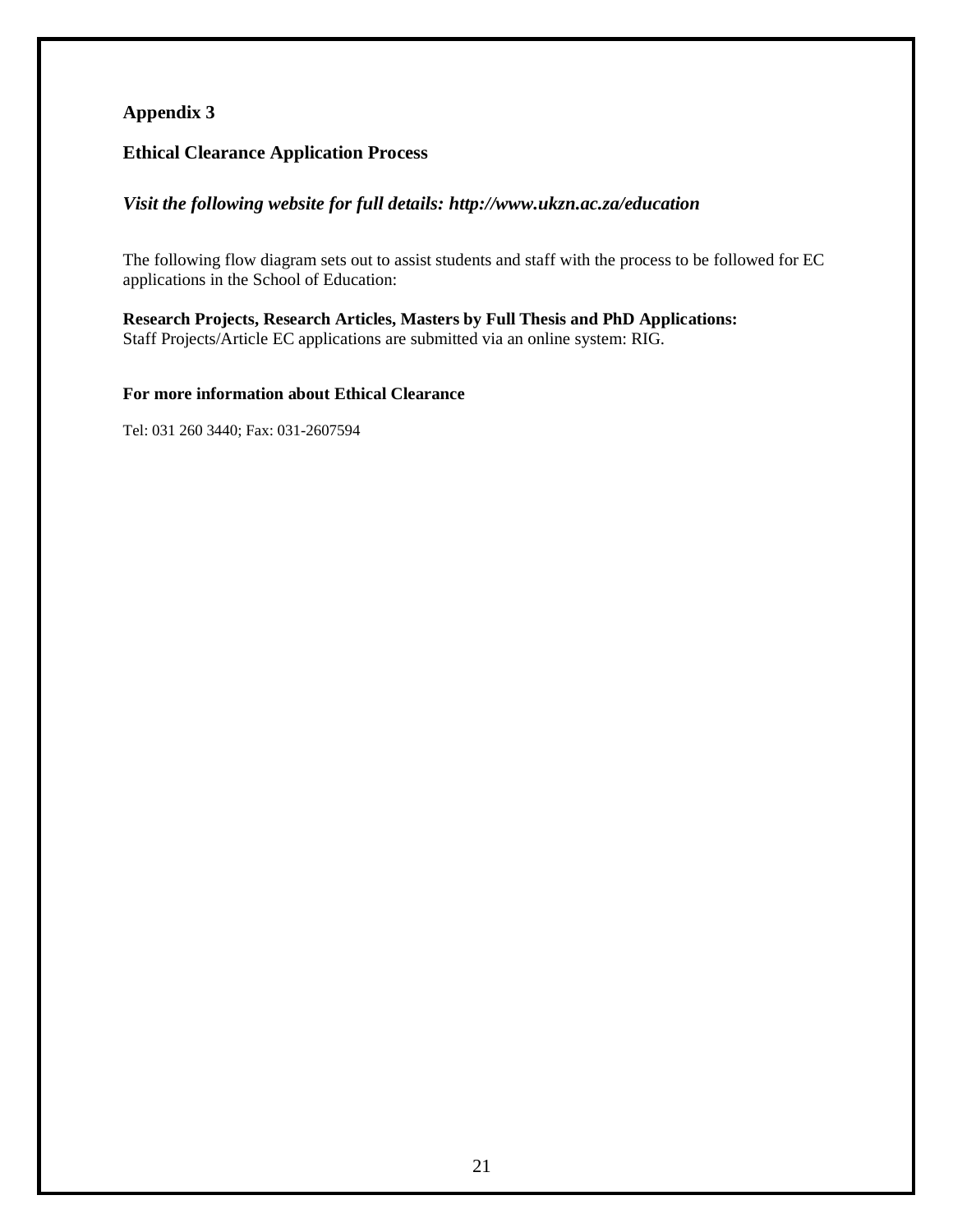# <span id="page-21-1"></span><span id="page-21-0"></span>**Suspension of Registration Template**



#### **UNIVERSITY OF KWAZULU NATAL**

**COLLEGE OF HUMANITIES**

**SCHOOL OF EDUCATION** 

#### **APPLICATION FOR SUSPENSION OF REGISTRATION**

| <b>REASON:</b> |  |  |  |
|----------------|--|--|--|
|                |  |  |  |
|                |  |  |  |
|                |  |  |  |
|                |  |  |  |
|                |  |  |  |
|                |  |  |  |
|                |  |  |  |
|                |  |  |  |
|                |  |  |  |
|                |  |  |  |
| DATE:          |  |  |  |